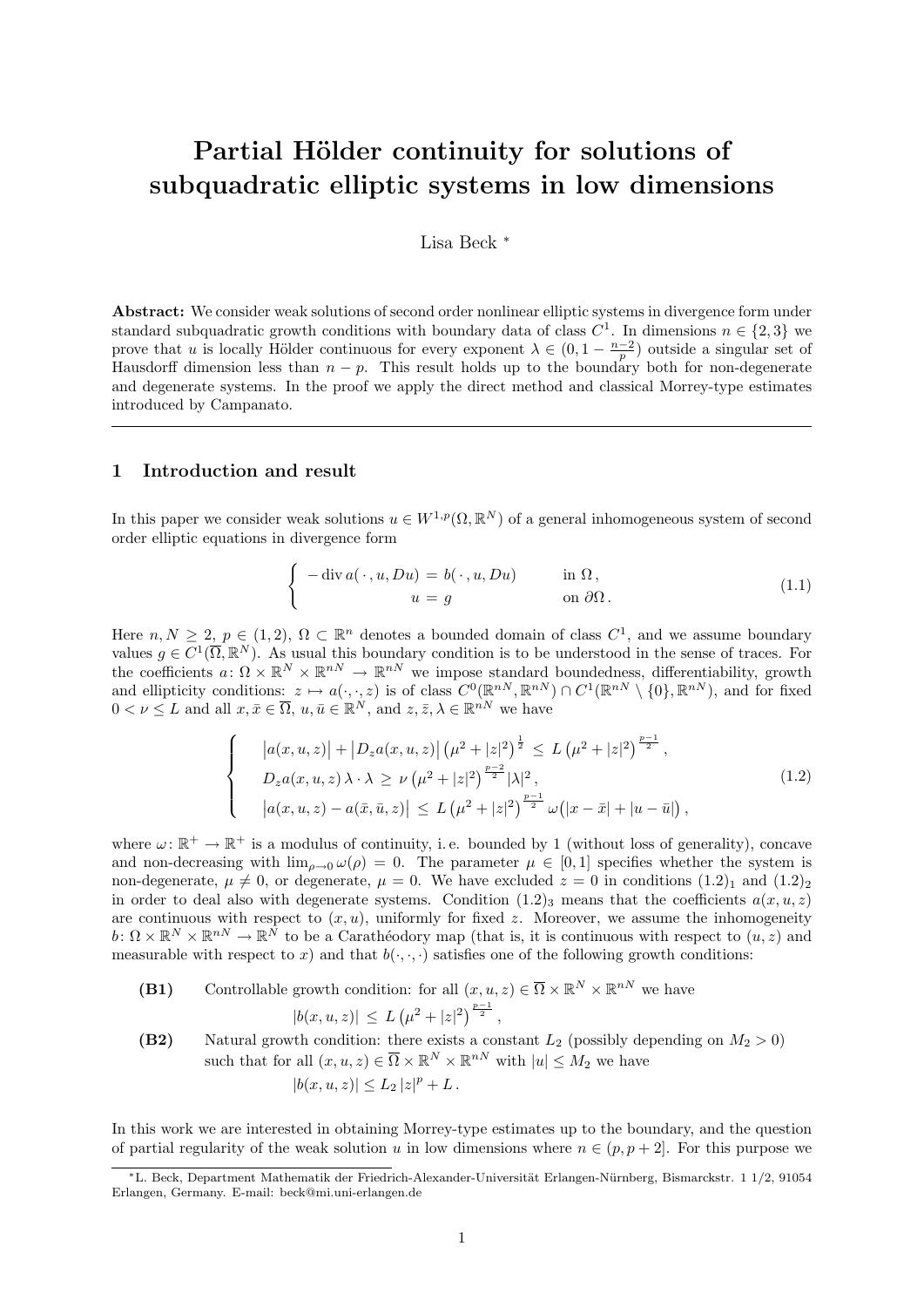define the set of regular and singular points of  $u$  via

$$
\operatorname{Reg}_u(\overline{\Omega}) := \{ x \in \overline{\Omega} : u \in C^0(\overline{\Omega} \cap A, \mathbb{R}^N) \text{ for some neighbourhood } A \text{ of } x \},
$$
  

$$
\operatorname{Sing}_u(\overline{\Omega}) := \overline{\Omega} \setminus \operatorname{Reg}_u(\overline{\Omega}).
$$

In this setting of low-dimensional analysis various results have been proved: under a controllable growth assumption, Campanato [7] obtained local Hölder continuity of the weak solution on the regular set in the interior of  $\Omega$ , and he gave an upper bound on the Hausdorff dimension of the singular set. He further achieved similar results for systems of higher order [8]. Moreover, Campanato [9, 10] presented global Morrey-estimates for the weak solution of systems with coefficients not depending explicitly on  $u$ , i.e.,  $a(x, u, z) \equiv a(x, z)$ , for  $p \ge 2$  (further higher order Morrey-type and Hölder estimates can be found e.g. in [32]). Under a natural growth condition, Arkhipova [2, 3] proved a partial regularity result up to the boundary for non-degenerate systems in the superquadratic case.

In this paper we are concerned with low order regularity in the subquadratic case: we prove that the weak solution u to the nonlinear system (1.1) is locally Hölder continuous on  $\text{Reg}_u(\Omega)$  for some Hölder exponent  $\lambda > 0$  under the assumption that the inhomogeneity obeys either a controllable or a natural growth condition (in the latter case we require additionally that  $u$  is bounded and that a standard smallness assumption on  $||u||_{L^{\infty}}$  holds). Moreover, we show that the set of singular points is of Hausdorff dimension strictly less than  $n - p$ , which implies immediately that  $\mathcal{H}^{n-1}$ -almost every boundary point is regular. For arbitrary dimension  $n$ , under such a mild continuity assumption on the coefficients, this property has only been proved for quasilinear systems, see for example [12, 31, 21, 26], whereas in the general setting partial Hölder regularity of  $Du$  (as opposed to the regularity of u) can be proved outside a set of Lebesgue measure zero (for subquadratic growth problems in the interior we refer to [11]); the related problem of dimension reduction of the singular set  $\text{Sing}_{Du}(\Omega)$  was a long-standing issue which was recently tackled by Mingione [28, 29] under additional assumptions on  $\omega(\cdot)$ , and by Duzaar, Kristensen and Mingione [16] for the dimension reduction up to the boundary. To return to the low-dimensional case we now state our main theorem:

**Theorem 1.1:** Let  $\Omega \subset \mathbb{R}^n$  be a bounded domain of class  $C^1$  and  $g \in C^1(\overline{\Omega}, \mathbb{R}^N)$ . Let  $u \in W^{1,p}(\Omega, \mathbb{R}^N)$ ,  $p \in (1, 2)$ , be a weak solution of  $(1.1)$  with coefficients  $a: \Omega \times \mathbb{R}^N \times \mathbb{R}^{nN} \to \mathbb{R}^{nN}$  satisfying the assumptions (1.2), and inhomogeneity  $b: \Omega \times \mathbb{R}^N \times \mathbb{R}^{nN} \to \mathbb{R}^N$ . If one of the following assumptions is fulfilled:

- 1.  $b(\cdot, \cdot, \cdot)$  obeys a controllable growth condition (B1),
- 2. b(.,.,.) obeys a natural growth condition (B2); additionally, we assume  $u \in L^{\infty}(\Omega, \mathbb{R}^N)$  with  $||u||_{L^{\infty}(\Omega,\mathbb{R}^N)} \leq M$  and  $2L_2M < \nu$ ,

then there exists  $\delta > 0$  depending only on n, N, p and  $\frac{L}{\nu}$  such that for  $n \in [2, p + 2 + \delta)$  there hold

$$
\dim_{\mathcal{H}}\left(\overline{\Omega}\setminus\operatorname{Reg}_u(\overline{\Omega})\right) < n-p \qquad \text{and} \qquad u \in C^{0,\lambda}_{\operatorname{loc}}\left(\operatorname{Reg}_u(\overline{\Omega}), \mathbb{R}^N\right)
$$

for all  $\lambda \in (0, \min\{1 - \frac{n-2-\delta}{p}, 1\})$ . Moreover, the singular set  $\text{Sing}_u(\overline{\Omega})$  of u is contained in

$$
\Sigma := \left\{ x_0 \in \overline{\Omega} : \liminf_{R \searrow 0} R^{p-n} \int_{B_R(x_0) \cap \Omega} \left( 1 + |Du|^p \right) dx > 0 \right\}.
$$

We mention that the number  $\delta$  arises from the application of Gehring's lemma on higher integrability and depends only on the structure constants (see e.g. [5, Remark 3] for an explicit possible choice of the higher integrability exponent). Therefore, the condition  $n \in [2, p + 2 + \delta)$  mostly means  $n \in \{2, 3\}$ unless p is close to 2 or  $\delta$  happens to be large.

Taking into account the general form of the coefficients (i. e., their u-dependency) and the counterexamples given in [13, 24, 19, 30] (for  $n \geq 3$ ), it is well known that we cannot expect full Hölder continuity. In contrast, due to the global higher integrability of the weak solution and the Sobolev embedding theorem, we see that full Hölder regularity up to the boundary holds true provided that  $p$  is close to n. However, since the literature lacks appropriate counterexamples in the two-dimensional case (all the counterexamples mentioned above are for codimension  $\geq$  3), it is still an open question whether there might exist a singular point in dimension  $n = 2$  and arbitrary  $p \in (1, 2)$ .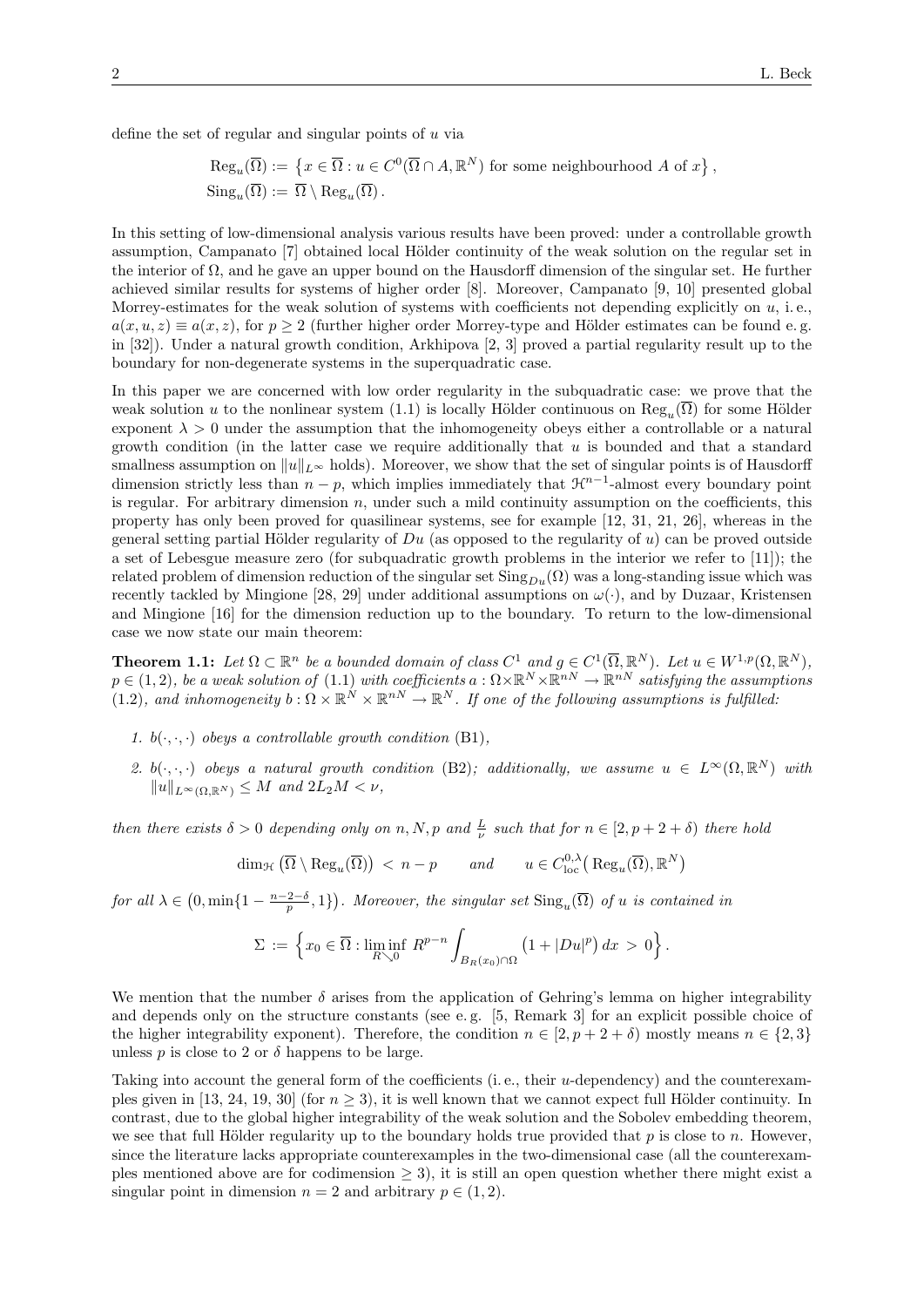We note that we have included partial Hölder continuity of weak solutions to degenerate systems. A model case of the degenerate situation is given by the p-Laplacian

$$
\operatorname{div} \left( |Du|^{p-2} Du \right) = 0 \quad \text{in } \Omega.
$$

Finally we briefly comment on the techniques used within this paper: the strategy for the proof of the partial regularity result stated in Theorem 1.1 above relies on the direct method and the application of classical techniques pioneered by Campanato, see e.g.  $[7, 8, 9, 10]$ . For the examination of both the boundary situation and the interior, we define adequate comparison maps which are solutions of a frozen homogeneous system and for which we provide good a priori estimates. The major difficulty here lies in establishing an appropriate Caccioppoli-type inequality up to the boundary. The decay estimates for the comparison map then allow us to deduce Morrey-type estimates for the gradient  $Du$ , namely that Du belongs to a suitable Morrey space  $L^{p,\gamma}(\Omega,\mathbb{R}^{nN})$ , which yields the desired Hölder continuity of u (in view of the Campanato-Meyer embedding theorem). In the case of natural growth of the inhomogeneity these techniques require some modifications for which we adapt Arkhipova's cut-off procedure from [2, 3, Proof of Theorem 1]. The upper bound for the Hausdorff dimension of the singular set then follows immediately from the characterization of the singular set and a measure density result due to Giusti.

Lastly we mention that, for the sake of brevity, we only sketch some of the proofs or refer to other papers, but the proofs of all statements can be found in detail in the author's PhD thesis [4].

## 2 Notation and preliminaries

We start with some remarks on the notation used below: we write  $B_{\rho}(y) = \{x \in \mathbb{R}^n : |x - y| < \rho\}$  and  $B_{\rho}^+(y) = \{x \in \mathbb{R}^n : x_n > 0, |x - y| < \rho\}$  for a ball or the intersection of a ball with the upper half-space  $\mathbb{R}^{n-1}\times\mathbb{R}^+$ , centred at a point  $y\in\mathbb{R}^n$  (respectively  $\in\mathbb{R}^{n-1}\times\mathbb{R}^+_0$  in the latter case) with radius  $\rho>0$ . Furthermore, we write

$$
\Gamma_{\rho}(y) = \{ x \in \mathbb{R}^n : |x - y| < \rho, \, x_n = 0 \},
$$

for  $y \in \mathbb{R}^{n-1} \times \{0\}$ . In the case  $y = 0$  we set  $B_{\rho} := B_{\rho}(0), B := B_1$  as well as  $B_{\rho}^+ := B_{\rho}^+(0), B^+ := B_1^+$ with  $\Gamma_{\rho} := \Gamma_{\rho}(0)$ ,  $\Gamma := \Gamma_1$ . We introduce the following notation for  $W^{1,p}$ -functions defined on a half-ball  $B_{\rho}^+(y)$  and which vanish on the flat part of the boundary (in the sense of traces):

$$
W^{1,p}_{\Gamma}(B^+_{\rho}(y), \mathbb{R}^N) := \left\{ u \in W^{1,p}(B^+_{\rho}(y), \mathbb{R}^N) : u = 0 \text{ on } \Gamma_{\sqrt{\rho^2 - (y)_n^2}}(x_0'') \right\}.
$$

where  $y_n < \rho$  is satisfied and where  $y'' := (y_1, \ldots, y_{n-1}, 0)$  denotes the projection of y onto  $\mathbb{R}^{n-1} \times \{0\}$ . Sometimes, it will be convenient to treat the tangential derivative  $D'u := (D_1u, \ldots, D_{n-1}u)$  and the normal derivative  $D_n u$  of a function  $u \in W^{1,p}(B_\rho^+(y), \mathbb{R}^N)$  separately.

For a given set  $X \subset \mathbb{R}^n$  we write  $\mathcal{L}^n(X) = |X|$  and  $\dim_{\mathcal{H}}(X)$  for its *n*-dimensional Lebesgue-measure and its Hausdorff dimension, respectively. Furthermore, if  $h \in L^1(X, \mathbb{R}^N)$  and  $0 < |X| < \infty$ , we denote the average of h by  $(h)_X = \int_X h \, dx$ . The constants c appearing in the different estimates will all be chosen greater than or equal to 1, and they may vary from line to line. For ease of notation, some of the constants are labelled by the superscript (i) and refer to the growth condition (Bi) for  $i = 1, 2$ .

In what follows, we shall use the following definitions of Morrey and Campanato spaces:

**Definition:** Let  $\Omega \subset \mathbb{R}^n$  be a bounded open set and let  $1 \leq p < \infty$ . By  $L^{p,\varsigma}(\Omega,\mathbb{R}^N)$ ,  $\varsigma \geq 0$ , we denote the Morrey space of all functions  $u \in L^p(\Omega,\mathbb{R}^N)$  such that

$$
\|u\|_{L^{p,\varsigma}(\Omega,\mathbb{R}^N)}^p:=\sup_{y\in \Omega, 0<\rho\leq \text{diam}\,\Omega}\rho^{-\varsigma}\int_{B_\rho(y)\,\cap\,\Omega}|u|^p\,dx\,<\,\infty\,.
$$

By  $\mathcal{L}^{p,\varsigma}(\Omega,\mathbb{R}^N)$ ,  $0 \leq \varsigma \leq n+p$ , we denote the Campanato space of all functions  $u \in L^p(\Omega,\mathbb{R}^N)$  such that

$$
[u]_{\mathcal{L}^{p,\varsigma}(\Omega,\mathbb{R}^N)}^p:=\sup_{y\in\Omega,0<\rho\leq\text{diam }\Omega}\rho^{-\varsigma}\int_{B_\rho(y)\cap\Omega}\left|u-(u)_{B_\rho(y)\cap\Omega}\right|^pdx<\infty.
$$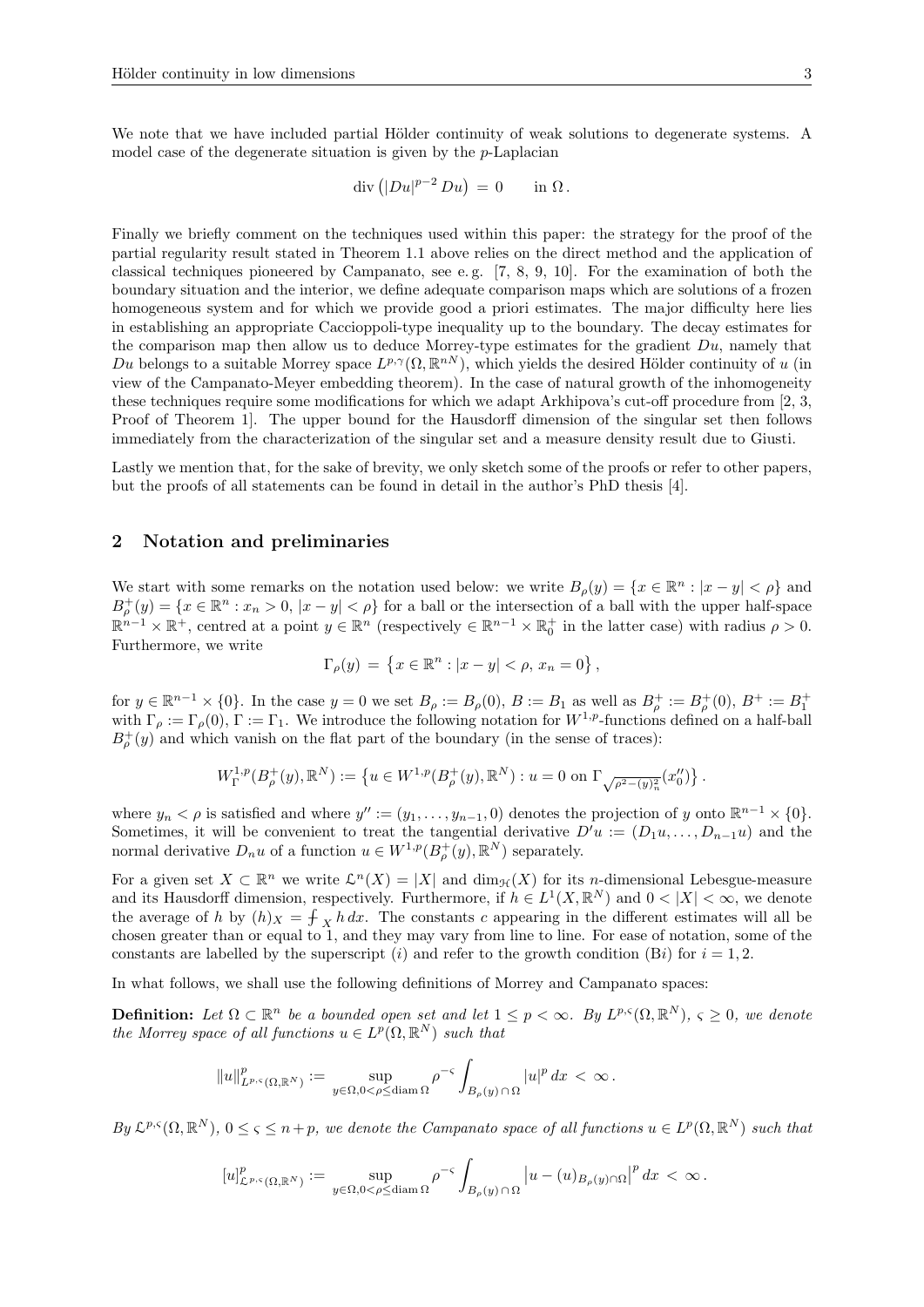To handle the subquadratic case the V-function is very useful. For  $\xi \in \mathbb{R}^k$ ,  $k \in \mathbb{N}$ ,  $\mu \in [0,1]$  and  $p > 1$ it is defined by

$$
V_{\mu}(\xi) = \left(\mu^2 + |\xi|^2\right)^{\frac{p-2}{4}} \xi,
$$

which is a locally bi-Lipschitz bijection on  $\mathbb{R}^k$ . When we deal with the  $V_\mu$ -function, we will need some technical lemmas:

**Lemma 2.1:** Let  $\xi, \eta$  be vectors in  $\mathbb{R}^k$ ,  $\mu \in [0,1]$  and  $q > -1$ . Then there exist constants  $c_1(q), c_2(q) \geq 1$ not depending on  $\mu$  such that

$$
c_1^{-1} (\mu + |\xi| + |\eta|)^q \le \int_0^1 (\mu + |\xi + t\eta|)^q dt \le c_2 (\mu + |\xi| + |\eta|)^q.
$$

A proof of the latter statement can be found in [1, Lemma 2.1] and for the case  $\mu = 1$  also in [6]. The second lemma collects some basic inequalities:

**Lemma 2.2:** Let  $\xi, \eta$  be vectors in  $\mathbb{R}^k$ ,  $\mu \in [0,1]$  and  $p \in (1,2)$ . Then there exist constants  $c_1(k, p)$  and  $c_2(p)$  such that the following inequalities hold true:

(i) 
$$
c_1^{-1} |\xi - \eta| (\mu^2 + |\xi|^2 + |\eta|^2)^{\frac{p-2}{4}} \le |V_\mu(\xi) - V_\mu(\eta)| \le c_1 |\xi - \eta| (\mu^2 + |\xi|^2 + |\eta|^2)^{\frac{p-2}{4}}
$$
  
\n(ii)  $(\mu^2 + |\xi|^2)^{\frac{p}{2}} \le c_2 (\mu^2 + |\eta|^2)^{\frac{p}{2}} + c_2 (\mu^2 + |\xi|^2 + |\eta|^2)^{\frac{p-2}{2}} |\xi - \eta|^2$ ,  
\n(iii)  $(\mu^2 + |\xi|^2)^{\frac{p-2}{2}} |\xi| |\eta| \le \varepsilon (\mu^2 + |\xi|^2)^{\frac{p-2}{2}} |\xi|^2 + \varepsilon^{1-p} (\mu^2 + |\eta|^2)^{\frac{p}{2}}$  for  $\varepsilon \in (0, 1)$ .

PROOF: The inequality in (i) is proved in [1, Lemma 2.2], while the other inequalities are easily obtained by distinguishing cases: for (ii) we consider  $\max\{\mu, |\eta|\} > \frac{1}{2} |\xi|$  and  $\max\{\mu, |\eta|\} \le \frac{1}{2} |\xi|$ , and for (iii) we study the cases  $|\eta| > \varepsilon |\xi|$  and  $|\eta| < \varepsilon |\xi|$ .

## 3 Comparison estimates

In this section we provide some up-to-the-boundary comparison estimates concerning degenerate and non-degenerate homogeneous elliptic system which do not depend on  $(x, u)$ . We here restrict ourselves to the model case of a half-ball and we thus turn our attention to weak solutions  $v \in W^{1,p}_\Gamma(B^+_R(x_0), \mathbb{R}^N)$ ,  $x_0 \in \mathbb{R}^{n-1} \times \{0\}, R < 1$  and  $p \in (1, 2)$ , of the system

$$
\operatorname{div} a_0(Dv) = 0 \qquad \text{in } B_R^+(x_0), \tag{3.1}
$$

where the coefficients  $a_0 \colon \mathbb{R}^{nN} \to \mathbb{R}^{nN}$  are class  $C^0(\mathbb{R}^{nN}, \mathbb{R}^{nN}) \cap C^1(\mathbb{R}^{nN} \setminus \{0\}, \mathbb{R}^{nN})$  and satisfy boundedness, differentiability, growth and ellipticity conditions corresponding to the assumptions  $(1.2)<sub>1</sub>$  and  $(1.2)_2$  above. We now prove the existence of second order derivatives for the solution v of  $(3.1)$  using a difference quotients method. Furthermore, we derive a Caccioppoli-type estimate for second order derivatives, where a certain integral involving second derivatives is bounded by only the tangential part of  $V(Dv)$ . Then, via a global version of Gehring's lemma, this improved representation of the Caccioppoli inequality allows to obtain a higher integrability result up to the boundary which in turn yields a decay estimate for the weak derivative Dv.

**Theorem 3.1:** Let  $v \in W^{1,p}_\Gamma(B^+_R(x_0), \mathbb{R}^N)$  be a weak solution to the system  $(3.1)$ , whose coefficients  $a_0(\cdot)$ **Theorem 3.1:** Let  $v \in W_{\Gamma}$  ( $D_R(x_0), \mathbb{R}$ ) be a weak solution to the system (3.1), whose coefficients  $u_0(\cdot)$  satisfy the conditions (1.2)<sub>1</sub> and (1.2)<sub>2</sub>, and let  $\mu \in [0,1]$  be arbitrary. Then v is twice differenti in the weak sense, more precisely  $v oldsymbol{\in} W^{2,p}(B^+_{R'}(x_0), \mathbb{R}^N)$  for all  $R' < R$ , and there exists a constant c depending only on n, N, p and  $\frac{L}{\nu}$  such that there hold

a) (close to the boundary) for all  $y \in B_R^+(x_0) \cup \Gamma_R(x_0)$  and  $0 < r < R - |y - x_0|$  with  $y_n \leq \frac{3}{4}r$ 

$$
\int_{B_{r/2}^+(y)} \left| D(V_\mu(Dv)) \right|^2 dx \leq c \, r^{-2} \int_{B_r^+(y)} \left| V'_\mu(Dv) \right|^2 dx \,, \tag{3.2}
$$

where  $V'_{\mu}(Dv) := (V_{\mu,1}(Dv), \ldots, V_{\mu,n-1}(Dv))$  is the tangential part of  $V_{\mu}(Dv)$ ,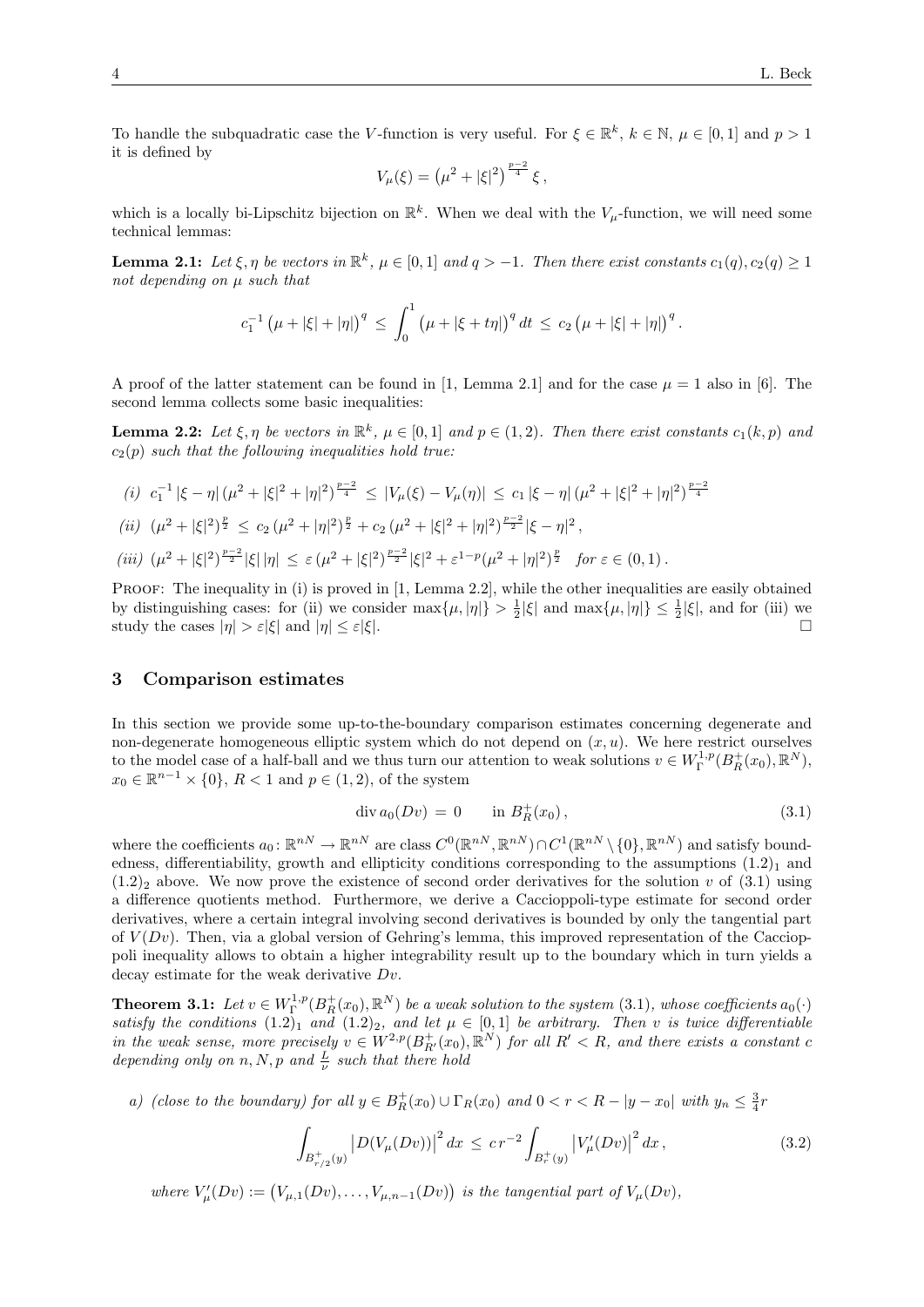b) (in the interior) for all  $y \in B_R^+(x_0)$  and  $0 < r < R - |y - x_0|$  with  $y_n > \frac{3}{4}r$ 

$$
\int_{B_{r/2}(y)} \left| D(V_{\mu}(Dv)) \right|^2 dx \leq c r^{-2} \int_{B_{3r/4}(y)} \left| V_{\mu}(Dv) - \left( V_{\mu}(Dv) \right)_{B_{3r/4}(y)} \right|^2 dx. \tag{3.3}
$$

**Remark 3.2:** We note that in statement a) the normal derivative of  $v$  is not involved in the quadratic term on the right-hand side. If we pass to systems with coefficients which additionally depend explicitly on x (as in the original formulation), this result can no longer be expected because a dependence only on the  $x_n$ -variable of the solution might occur: consider for example the coefficients  $a(x, z)$  defined by

$$
a(x, z) = \frac{\left(1+|z|^2\right)^{\frac{p-2}{2}}z}{\left(1+(1+x_n^{\alpha})^2\right)^{\frac{p-2}{2}}(1+x_n^{\alpha})}
$$

for some number  $\alpha \in (0,1)$ . Then,  $v(x) = \frac{1}{1+\alpha} x_n^{1+\alpha} + x_n$  is a weak solution of div  $a(x, Dv) = 0$ in  $B^+ \subset \mathbb{R}^n, n \geq 2$ , but the statement of the theorem obviously does not hold on any (half-)ball  $B_r^+(y) \subset B^+$ , and even  $v \in W^{2,p}(B_\rho^+, \mathbb{R}^N)$  does not hold for some  $0 < \rho < 1$  (in fact, v only belongs to a suitable fractional Sobolev space).

PROOF: We proceed in several steps, concentrating on the estimates close to the boundary:

Step 1: A preliminary estimate. We begin by deriving the following Caccioppoli-type inequalities: close to the boundary, we have for all  $y \in B_R^+(x_0) \cup \Gamma_R(x_0)$  and  $0 < r < R - |y - x_0|$  with  $y_n \leq \frac{3}{4}r$ 

$$
\int_{B_{\rho}^+(y)} \left| D'(V_{\mu}(Dv)) \right|^2 dx \le c(n, p, \frac{L}{\nu})(r - \rho)^{-2} \int_{B_r^+(y)} \left( \mu^2 + |Dv|^2 \right)^{\frac{p}{2}} dx \tag{3.4}
$$

for all  $\rho < r$ , whereas in the interior, we obtain for all  $y \in B_R^+(x_0)$  and  $0 < r < R-|y-x_0|$  with  $y_n > \frac{3}{4}r$ 

$$
\int_{B_{\rho}(y)} |D(V_{\mu}(Dv))|^2 dx \le c(n, p, \frac{L}{\nu})(r - \rho)^{-2} \int_{B_{3r/4}^+(y)} (\mu^2 + |Dv|^2)^{\frac{p}{2}} dx
$$

for all  $\rho < \frac{3}{4}r$ . In order to prove (3.4) we proceed similarly to the proof of [23, Theorem 8.1], merely adjusting it to the boundary situation and  $\mu \in [0,1]$ . We fix  $y, r, \rho$  as above and consider a standard cut-off function  $\eta \in C_0^{\infty}(B_{(r+\rho)/2}(y), [0,1])$  satisfying  $\eta \equiv 1$  on  $B_{\rho}(y)$  and  $|D\eta|^2 + |D^2\eta| \le c(r-\rho)^{-2}$ . In the sequel, we abbreviate the usual difference quotient of v with respect to  $x_s$  and stepsize h by  $\Delta_{s,h}v$ , i.e.,  $\Delta_{s,h}v(x) := (v(x+he_s) - v(x))/h$ , where  $e_s$ ,  $s = 1,...,n$ , denotes the standard basis of  $\mathbb{R}^n$ . Let  $|h| < \frac{r-\rho}{2}$ . Then, since tangential difference quotients preserve the zero boundary values of v on  $\Gamma_r(y)$ , we observe that  $\eta^2 \Delta_{s,h} v \in W_0^{1,p}(B_{(r+\rho)/2}(y), \mathbb{R}^N)$  for all tangential directions  $s = 1, \ldots, n-1$ . Hence, the function

$$
\varphi = \triangle_{s,-h} \left( \eta^2 \triangle_{s,h} v \right) \qquad \in W_0^{1,p}(B_r^+(y), \mathbb{R}^N)
$$

is admissible for testing the system (3.1). Integration by parts for finite differences yields

$$
\int_{B_r^+(y)} \Delta_{s,h} a_0(Dv) \cdot D\Delta_{s,h} v \eta^2 dx = -2 \int_{B_r^+(y)} \Delta_{s,h} a_0(Dv) \cdot (\Delta_{s,h} v \otimes D\eta) \eta dx.
$$
 (3.5)

The difference quotient  $\Delta_{s,h} a_0(Dv(x)) = [a_0(Dv(x+he_s)) - a_0(Dv(x))] / h$  can be rewritten as follows:

$$
\triangle_{s,h} a_0(Dv(x)) = \int_0^1 D_z a_0(Dv(x) + th\triangle_{s,h}Dv(x)) dt \triangle_{s,h} Dv(x).
$$
 (3.6)

Here, the term involving the derivative  $D_z a_0(\cdot)$  might not be well defined for some  $\tilde{t} \in [0,1]$  for degenerate systems ( $\mu = 0$ ), but the integral in (3.6) exists, see the justification in [17, p. 749]. Using the ellipticity condition  $(1.2)_2$ , Young's inequality and  $p < 2$ , we deduce the following inequality for the right-hand side of the previous identity (3.6):

$$
\int_0^1 D_z a_0 \left( Dv(x) + th \Delta_{s,h} Dv(x) \right) dt \, \Delta_{s,h} Dv(x) \cdot \Delta_{s,h} Dv(x)
$$
\n
$$
\geq 2^{\frac{p-2}{2}} \nu \left( \mu^2 + |Dv(x)|^2 + |Dv(x + he_s)|^2 \right)^{\frac{p-2}{2}} |\Delta_{s,h} Dv(x)|^2
$$
\n
$$
=: 2^{\frac{p-2}{2}} \nu Z_\mu(x)^{p-2} |\Delta_{s,h} Dv(x)|^2 \tag{3.7}
$$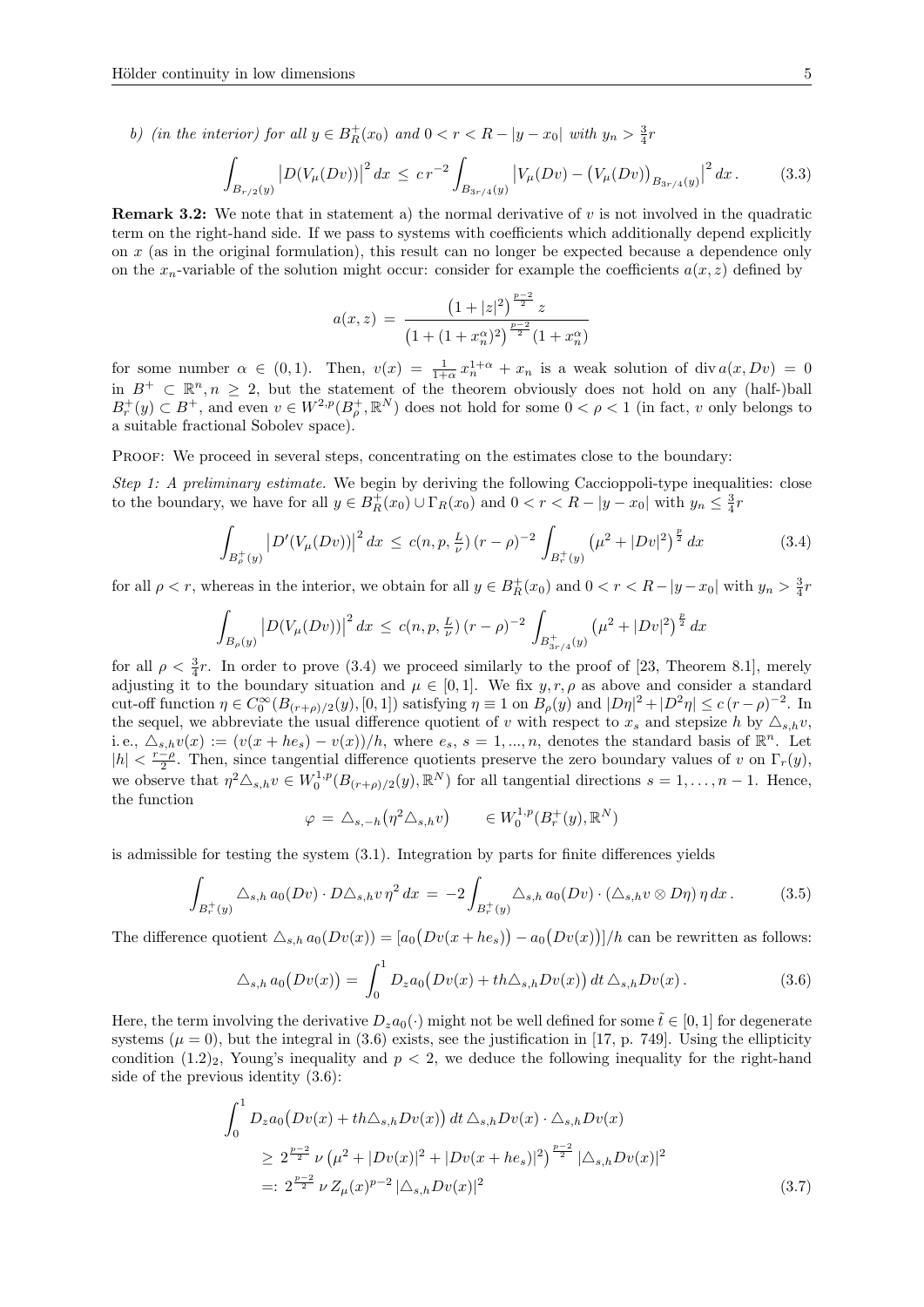with the obvious abbreviation of  $Z_{\mu}(x)$ . Combining (3.7) with the identities (3.6) and (3.5), we find

$$
2^{\frac{p-2}{2}}\nu \int_{B_r^+(y)} Z_\mu^{p-2} |\Delta_{s,h} D v|^2 \eta^2 dx \le \int_{B_r^+(y)} \int_0^1 D_z a_0 (Dv + th\Delta_{s,h} Dv) dt \, \Delta_{s,h} Dv \cdot \Delta_{s,h} Dv \eta^2 dx
$$
  
= 
$$
-2 \int_{B_r^+(y)} \Delta_{s,h} a_0 (Dv) \cdot (\Delta_{s,h} v \otimes D\eta) \eta dx . \tag{3.8}
$$

In view of spt  $\eta \subset B_{(r+\rho)/2}(y)$  and the restriction  $|h| < \frac{r-\rho}{2}$  we rewrite the right-hand side of the latter inequality using partial integration for finite differences, and we then apply the growth condition  $(1.2)_1$ , Young's inequality and standard properties of difference quotients (see e.g. [22, Chapter 7.11]) to find

$$
-2\int_{B_r^+(y)} \Delta_{s,h} a_0(Dv) \cdot (\Delta_{s,h} v \otimes D\eta) \eta \, dx = 2\int_{B_r^+(y)} a_0(Dv) \cdot \Delta_{s,-h} ((\Delta_{s,h} v \otimes D\eta) \eta) \, dx
$$
  
\n
$$
\leq 2L(r-\rho)^{-2} \int_{B_r^+(y)} \left( \mu^2 + |Dv|^2 \right)^{\frac{p}{2}} dx + 2L(r-\rho)^{2p-2} \int_{B_r^+(y)} |D_s((\Delta_{s,h} v \otimes D\eta) \eta)|^p \, dx
$$
  
\n
$$
\leq 2L(r-\rho)^{-2} \int_{B_r^+(y)} \left( \mu^2 + |Dv|^2 \right)^{\frac{p}{2}} dx + cL(r-\rho)^{-2} \int_{B_{(r+\rho)/2}^+(y)} |\Delta_{s,h} v|^p \, dx
$$
  
\n
$$
+ cL(r-\rho)^{p-2} \int_{B_r^+(y)} |\Delta_{s,h} D_s v|^p \, \eta^p \, dx ,
$$

where we have applied Young's inequality and the properties of the cut-off function  $\eta$  in the last line. We now observe from Young's inequality that we have

$$
|\Delta_{s,h}Dv(x)|^p \le Z_{\mu}(x)^p + Z_{\mu}(x)^{p-2} |\Delta_{s,h}Dv(x)|^2
$$
\n(3.9)

(note: if  $Z_{\mu}(x) = 0$  then both sides vanish and the inequality trivially holds true). Using adequate modifications of inequality  $(3.9)$ , we thus infer from  $(3.8)$ :

$$
2^{\frac{p-2}{2}} \nu \int_{B_r^+(y)} Z_\mu^{p-2} |\Delta_{s,h} Dv|^2 \eta^2 dx
$$
  
\n
$$
\leq c(\frac{L}{\varepsilon}) L (r - \rho)^{-2} \Big( \int_{B_{(r+\rho)/2}^+(y)} (Z_\mu^p + |\Delta_{s,h} v|^p) dx + \int_{B_r^+(y)} (\mu^2 + |Dv|^2)^{\frac{p}{2}} dx \Big)
$$
  
\n
$$
+ \varepsilon \int_{B_r^+(y)} Z_\mu^{p-2} |\Delta_{s,h} Dv|^2 \eta^2 dx.
$$
\n(3.10)

Keeping in mind the definition of the function  $Z_{\mu}$ ,  $B_{(r+\rho)/2}^+(y) \supset \text{spt}(\eta)$  and  $|h| \leq \frac{r-\rho}{2}$ , we observe

$$
\int_{B^+_{(r+\rho)/2}(y)} \left( Z^p_\mu + |\triangle_{s,h} v|^p \right) dx \le 3 \int_{B^+_{r}(y)} \left( \mu^2 + |D v|^2 \right)^{\frac{p}{2}} dx. \tag{3.11}
$$

Therefore, choosing  $\varepsilon = 2^{\frac{p-4}{2}}\nu$  in (3.10), dividing through by  $2^{\frac{p-4}{2}}\nu$ , recalling that  $\eta = 1$  on  $B_{\rho}(y)$ , we finally arrive at

$$
\int_{B_{\rho}^+(y)} Z_{\mu}^{p-2} |\triangle_{s,h} Dv|^2 \, dx \le c \, (r - \rho)^{-2} \, \int_{B_r^+(y)} \left( \mu^2 + |Dv|^2 \right)^{\frac{p}{2}} \, dx \,, \tag{3.12}
$$

and the constant c depends only on  $\frac{L}{\nu}$ . We mention here: in order to conclude that the tangential derivatives belong to the space  $L^p$ , we deduce analogously to [23, Proof of Theorem 8.1] from inequality (3.9): the family  $(\Delta_{s,h}Dv)_h$ ,  $h \in \mathbb{R}$  with  $|h| < \frac{r-\rho}{2}$ , is bounded in  $L^p(B_\rho(y), \mathbb{R}^{nN})$  (see (3.11), (3.12)) and therefore converges in  $L^p(B_{\rho'}^+(y), \mathbb{R}^{nN})$  to  $D_s D_v$  for all  $\rho' < \rho$  (see e.g. [18], Chapter 5.8.2, Proof of Theorem 3 and the remark immediately after). Keeping in mind  $s \in \{1, \ldots, n-1\}$ , we end up with  $D'v \in W^{1,p}(B_{R'}^+(x_0), \mathbb{R}^{(n-1)N})$  for all  $R' < R$ .

We now apply Lemma 2.2 (i) and obtain

$$
\int_{B_{\rho}^{+}(y)} |\Delta_{s,h} V_{\mu}(Dv)|^{2} dx
$$
\n
$$
\leq c(p) h^{-2} \int_{B_{\rho}^{+}(y)} (\mu^{2} + |Dv(x)|^{2} + |Dv(x + he_{s})|^{2})^{\frac{p-2}{2}} |Dv(x + he_{s}) - Dv(x)|^{2} dx
$$
\n
$$
= c(p) \int_{B_{\rho}^{+}(y)} Z_{\mu}(x)^{p-2} |\Delta_{s,h} Dv(x)|^{2} dx \leq c(p, \frac{L}{\nu}) (r - \rho)^{-2} \int_{B_{r}^{+}(y)} (\mu^{2} + |Dv|^{2})^{\frac{p}{2}} dx.
$$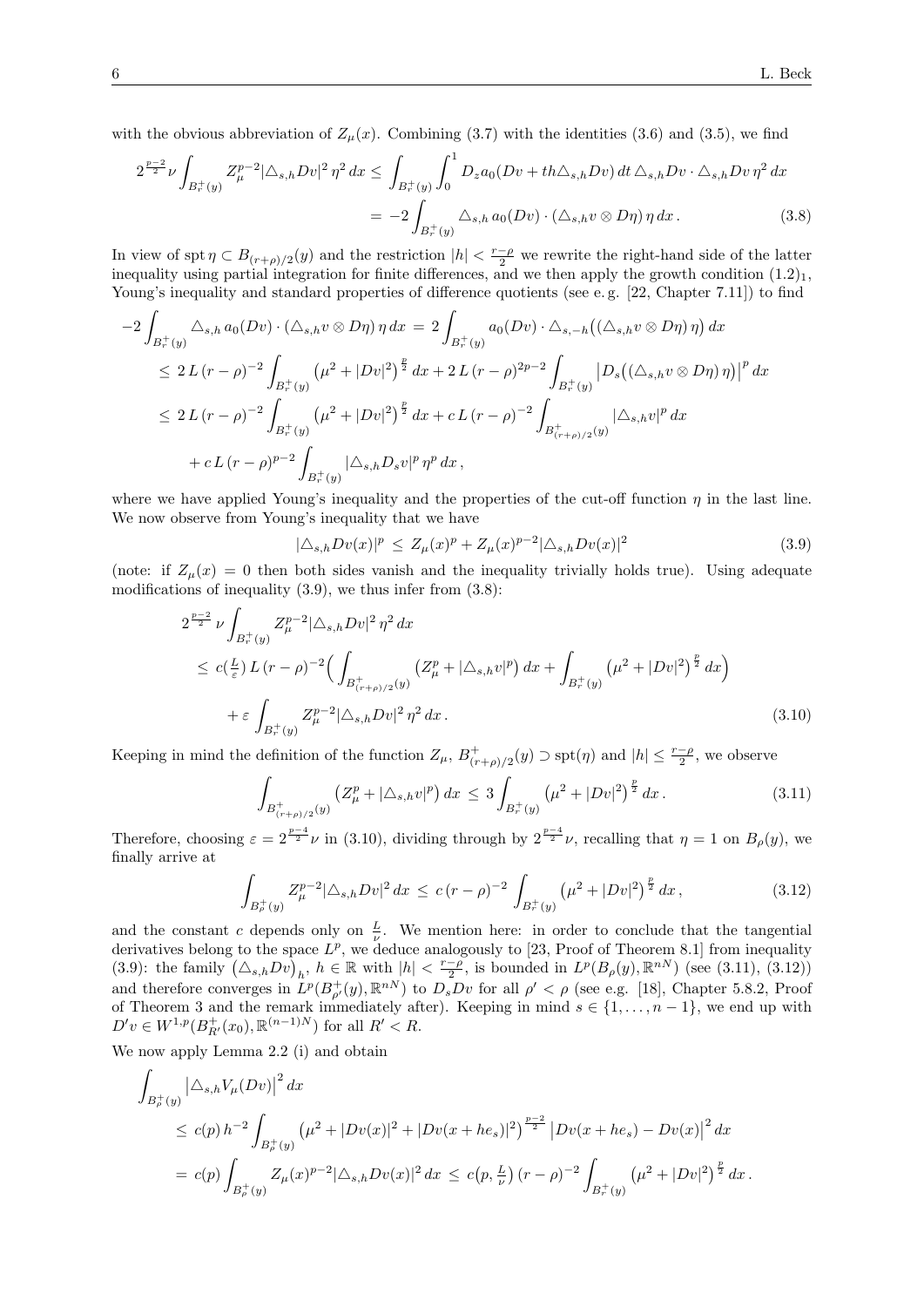As above, the sequence  $(\triangle_{s,h} V_\mu(Dv))_h$  is uniformly bounded in  $L^2(B_\rho(y), \mathbb{R}^{nN})$  and therefore converges strongly to  $D_s(V_\mu(Dv))$ ,  $s = 1, \ldots, n - 1$ . Thus we obtain the *tangential estimate*, and summing up yields the desired inequality (3.4) for the boundary situation. Finally we note that the proof of the corresponding inequality in the interior case is achieved in the same way, but we do not need any constraint of the direction, i.e., we can take  $s = 1, \ldots, n$ .

Step 2: An improved estimate. We again start with the boundary situation and consider  $y \in B_R^+(x_0)$  $\Gamma_R(x_0)$  and  $0 < r < R - |y - x_0|$  with  $y_n \leq \frac{3}{4}r$ . We first note that inequality in (3.4) is for the tangential derivatives already the desired estimate, apart from the fact that the bound stated in (3.2) is sharper. To prove the inequality in the final form we proceed similarly to the first step, but with the important difference that we already may take advantage of the fact  $D_s v \in W^{1,p}_\Gamma(B^+_{R'}(x_0), \mathbb{R}^N)$  for all  $0 < R' < R$ and for all tangential derivatives  $(s = 1, \ldots, n-1)$ . Thus, the function

$$
\varphi = \triangle_{s,-h}(\eta^2 D_s v) \qquad \in W_0^{1,p}(B_r^+(y), \mathbb{R}^N)
$$

is admissible for testing the system  $(3.1)$ , where  $s \in \{1, \ldots, n-1\}$ ,  $|h| < \frac{r}{4}$  and  $\eta \in C_0^{\infty}(B_{3r/4}(y), [0,1])$ is a standard cut-off function satisfying  $\eta \equiv 1$  on  $B_{r/2}(y)$  and  $D\eta \leq c r^{-1}$  (cf. the previous test function). With integration by parts for finite differences we infer the identity

$$
\int_{B_r^+(y)} \Delta_{s,h} a_0(Dv) \cdot (DD_s v \eta + 2 D_s v \otimes D\eta) \eta \, dx = 0.
$$

Therefore, instead of inequality (3.8), we now obtain

ν

$$
\int_{B_r^+(y)} \left(\mu^2 + |Dv|^2\right)^{\frac{p-2}{2}} |DD_s v|^2 \eta^2 dx \le \int_{B_r^+(y)} D_z a_0(Dv) DD_s v \cdot DD_s v \eta^2 dx
$$
  
= 
$$
\int_{B_r^+(y)} \left(D_s a_0(Dv) - \Delta_{s,h} a_0(Dv)\right) \cdot \left(DD_s v \eta + 2 D_s v \otimes D\eta\right) \eta dx
$$
  

$$
-2 \int_{B_r^+(y)} D_s a_0(Dv) \cdot \left(D_s v \otimes D\eta\right) \eta dx
$$
 (3.13)

(note: all integrands vanish on the set  $\{x \in B_r^+(y) : Dv(x) = 0\}$ ). We rewrite the first integral on the right-hand side as  $\int_{B_r^+(y)} f_h \cdot g \, dx$ , where we have abbreviated

$$
f_h := (D_s a_0(Dv) - \triangle_{s,h} a_0(Dv)) (\mu^2 + |Dv|^2)^{\frac{2-p}{4}} \eta,
$$
  

$$
g := (\mu^2 + |Dv|^2)^{\frac{p-2}{4}} (DD_s v \eta + 2 D_s v \otimes D\eta),
$$

and in what follows, we will show that it vanishes as  $h$  tends to zero using a weak convergence argument. Taking into account

$$
\left(\mu^2 + |Dv|^2\right)^{\frac{p-2}{4}} |D_s Dv| \le 2 \left|D_s (V_\mu(Dv))\right| \le 4 \left(\mu^2 + |Dv|^2\right)^{\frac{p-2}{4}} |D_s Dv|,\tag{3.14}
$$

we infer  $g \in L^2(B_{3r/4}^+(y), \mathbb{R}^{nN})$  from the first step. Furthermore, the sequence  $\{f_h\}$  is uniformly bounded in  $L^2(B_{3r/4}^+(y),\mathbb{R}^{nN})$ : to this aim we first employ the identity (3.6), use condition  $(1.2)_1$ , the technical Lemma 2.1 and a reasoning similar to the justification for (3.6), and we deduce

$$
\left| \Delta_{s,h} a_0(Dv(x)) \right| \le L c(p) \left( \mu^2 + |Dv(x)|^2 + |Dv(x + he_s)|^2 \right)^{\frac{p-2}{2}} |\Delta_{s,h} Dv(x)|
$$

(for  $\mu = 0$  this inequality is trivially satisfied if  $Dv(x) = \Delta_{s,h}Dv(x) = 0$ ). From  $(1.2)_1$  we further infer  $|D_s a_0(Dv(x))| \le L(\mu^2 + |Dv(x)|^2)^{(p-2)/2} |DD_s v(x)|$  for all  $x \in B^+_{3r/4}(y)$  (note that if  $Dv(x) = 0$  then  $DD_s v(x) = 0$  and hence, this inequality also holds true). Hence, we end up with

$$
\int_{B_{3r/4}^+(y)} |f_h|^2 dx \le 2 \int_{B_{3r/4}^+(y)} \left( |D_s a_0(Dv(x))|^2 + |\Delta_{s,h} a_0(Dv(x))|^2 \right) \left(\mu^2 + |Dv(x)|^2\right)^{\frac{2-p}{2}} dx
$$
\n
$$
\le L c(p) \int_{B_{3r/4}^+(y)} \left( \left(\mu^2 + |Dv(x)|^2\right)^{\frac{p-2}{2}} |D D_s v(x)|^2 + \left(\mu^2 + |Dv(x)|^2 + |Dv(x + he_s)|^2\right)^{\frac{p-2}{2}} |\Delta_{s,h} Dv(x)|^2 \right) dx
$$
\n
$$
\le L c(p, \frac{L}{\nu}) r^{-2} \int_{B_r^+(y)} \left(\mu^2 + |Dv|^2\right)^{\frac{p}{2}} dx,
$$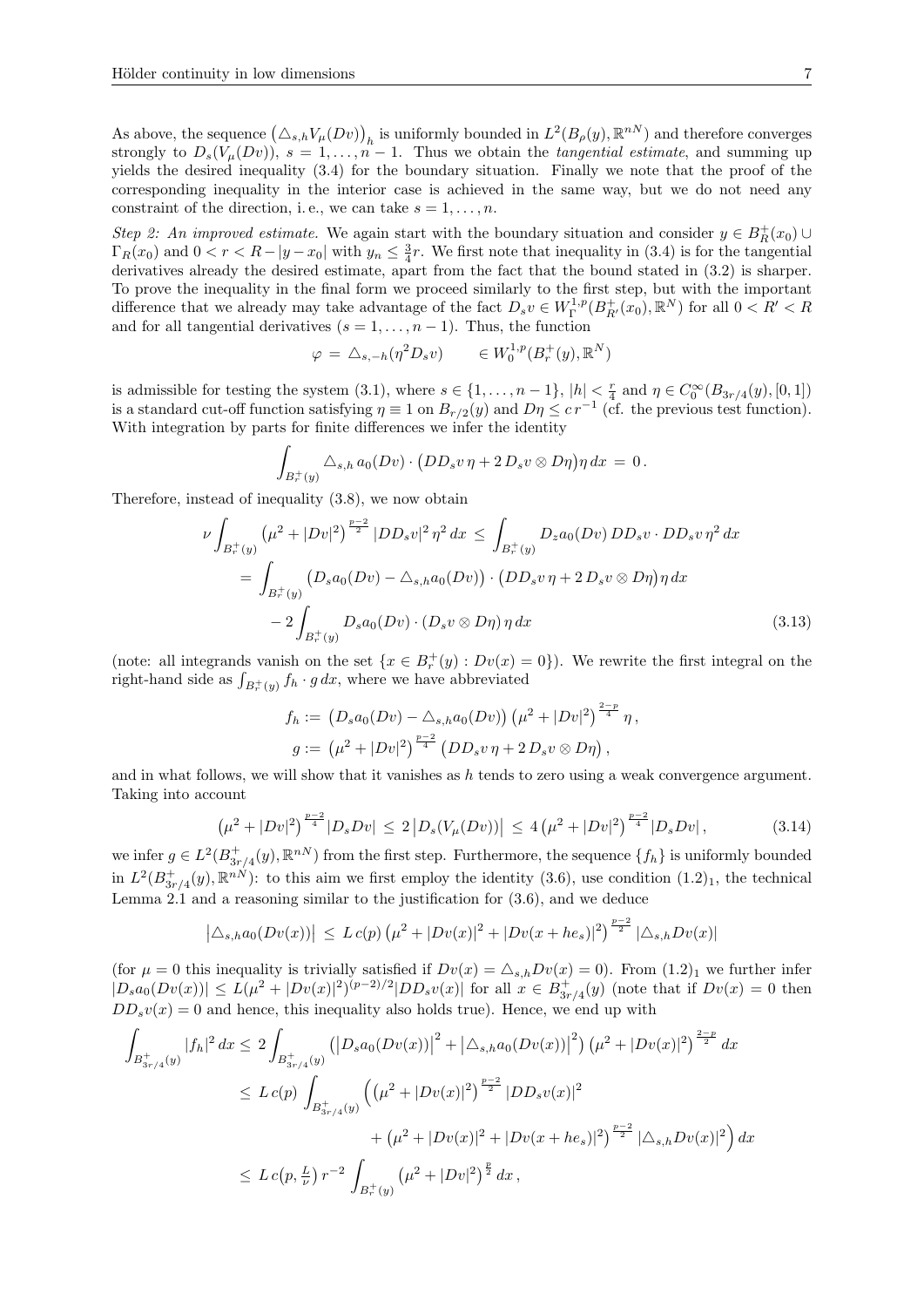where we have applied the estimates (3.12), (3.4) with  $\rho = \frac{3}{4}r$  and (3.14) in the last line. Thus, we find  $f \in L^2(B^+_{3r/4}(y), \mathbb{R}^{nN})$  such that a subsequence of  $\{f_h\}$  converges weakly in  $L^2(B^+_{3r/4}(y), \mathbb{R}^{nN})$  to f. Furthermore, we estimate via Hölder's inequality for every  $\phi \in L^{p/(p-1)}(B^+_{3r/4}(y), \mathbb{R}^{nN})$ :

$$
\int_{B_{3r/4}^+(y)} |f_h \cdot \phi| dx \le \left( \int_{B_{3r/4}^+(y)} |D_s a_0(Dv) - \Delta_{s,h} a_0(Dv)|^2 dx \right)^{\frac{1}{2}} \cdot \left( \int_{B_{3r/4}^+(y)} (\mu^2 + |Dv|^2)^{\frac{p}{2}} dx \right)^{\frac{2-p}{2p}} \left( \int_{B_{3r/4}^+(y)} |\phi|^{\frac{p}{p-1}} \right)^{\frac{p-1}{p}}.
$$

Keeping in mind  $D_s a_0(Dv) \in L^2(B_{R'}^+(x_0), \mathbb{R}^{nN}), s \in \{1, \ldots, n-1\}$ , for all  $R' < R$  due to Step 1, there holds  $\Delta_{s,h}a_0(Dv) \to D_s a_0(Dv)$  strongly in  $L^2(B^+_{3r/4}(y), \mathbb{R}^{nN})$  as  $h \to 0$ , i.e., we have  $\{f_h\}_h \to 0$  weakly in  $L^p(B_{3r/4}^+(y), \mathbb{R}^{nN})$ . Since weak limits are unique, we conclude  $f_h \rightharpoonup f \equiv 0$  in  $L^2(B_{3r/4}^+(y), \mathbb{R}^{nN})$ . Hence, in view of  $g \in L^2(B^+_{3r/4}(y), \mathbb{R}^{nN})$  we finally arrive at  $\int_{B^+_r(y)} f_h \cdot g \, dx \to 0$  as  $h \to 0$ , and taking this limit in (3.13), we obtain

$$
\nu \int_{B_r^+(y)} \left(\mu^2 + |Dv|^2\right)^{\frac{p-2}{2}} |DD_s v|^2 \eta^2 dx \le -2 \int_{B_r^+(y)} D_s a_0(Dv) \cdot (D_s v \otimes D\eta) \eta dx
$$
  
= 
$$
-2 \int_{B_r^+(y)} D_z a_0(Dv) DD_s v \cdot (D_s v \otimes D\eta) \eta dx.
$$

Evaluating the integral on the right-hand side in a standard manner and keeping in mind (3.14) reveals the stronger tangential estimate

$$
\int_{B_{r/2}^+(y)} \left(\mu^2 + |Dv|^2\right)^{\frac{p-2}{2}} |DD_s v|^2 \, dx \le c\left(\frac{L}{\nu}\right) r^{-2} \int_{B_r^+(y)} \left(\mu^2 + |Dv|^2\right)^{\frac{p-2}{2}} |D_s v|^2 \, dx \,. \tag{3.15}
$$

In contrast to inequality (3.4) only the tangential part of  $V_\mu(Dv)$  appears on the right-hand side; this will be a crucial point for later applications. In the interior of  $B_R^+(x_0)$  we proceed similarly, but we need a modification of the arguments to obtain the mean value version: Step 1 applied in the interior shows that partial derivatives of Dv exist in  $L^p$  for every direction. We thus may choose  $\Delta_{s,-h}(\eta^2(D_sv-\xi_s))$  as a test function,  $s = 1, \ldots, n$ . Here,  $\eta \in C_0^{\infty}(B_{5r/8}(y), [0, 1])$  is once again an appropriate cut-off function, and  $\xi \in \mathbb{R}^{nN}$  is determined via  $V_{\mu}(\xi) = (V_{\mu}(Dv))_{B_{3r/4}(y)}$  (note that  $V_{\mu}$  is surjective). Calculations similar to the boundary situation then yield the Caccioppoli-type inequality (3.3).

Step 3: The normal direction for the boundary estimate. At the boundary it still remains to find an estimate for the normal derivative. To this end we make use of the differentiated system (3.1), see e. g. [10, Section 5]. We first recall that  $a_0 \colon \mathbb{R}^{nN} \to \mathbb{R}^{nN}$  consists of N-dimensional vectors  $(a_0)_i$ ,  $i = 1, \ldots, n$ . In components div  $a_0(Dv) = \sum_{i=1}^n D_i((a_0)_i(Dv)) = 0$  can be rewritten as

$$
\sum_{\beta=1}^N \frac{\partial (a_0)_n^{\alpha}}{\partial z_n^{\beta}} (Dv) D_{nn} v^{\beta} = - \sum_{\beta=1}^N \sum_{\substack{i,j=1 \ (i,j) \neq (n,n)}}\frac{\partial (a_0)_i^{\alpha}}{\partial z_j^{\beta}} (Dv) D_{ij} v^{\beta}
$$

for  $\alpha = 1, \ldots, N$  almost everywhere in  $B_{r/2}^+(y) \cap \{x_n > \varepsilon\}$  for every  $\varepsilon > 0$ . An estimate for  $D_{nn}v$  is then derived as follows: since all second derivatives exist in the interior, we may multiply the previous relation by  $D_{nn}v^{\alpha}$  and sum up upon  $\alpha$ ; using the growth and ellipticity conditions  $(1.2)_1$ ,  $(1.2)_2$ , we get

$$
\nu (\mu^2 + |Dv|^2)^{\frac{p-2}{2}} |D_{nn}v|^2 \leq \sum_{\alpha,\beta=1}^N \frac{\partial (a_0)_n^{\alpha}}{\partial z_n^{\beta}} (Dv) D_{nn} v^{\beta} D_{nn} v^{\alpha}
$$
  

$$
= - \sum_{\alpha,\beta=1}^N \sum_{\substack{i,j=1 \ i,j \neq (n,n)}}^n \frac{\partial (a_0)_i^{\alpha}}{\partial z_j^{\beta}} (Dv) D_{ij} v^{\beta} D_{nn} v^{\alpha}
$$
  

$$
\leq c(n,N) L (\mu^2 + |Dv|^2)^{\frac{p-2}{2}} |DD'v| |D_{nn}v|
$$

almost everywhere in  $B_{r/2}^+(y) \cap \{x_n > \varepsilon\}$  (in order to apply  $(1.2)_1$  and  $(1.2)_2$  also for degenerate systems, we recall that all integrands above vanish if  $Dv(x) = 0$ . Then Young's inequality and absorbing the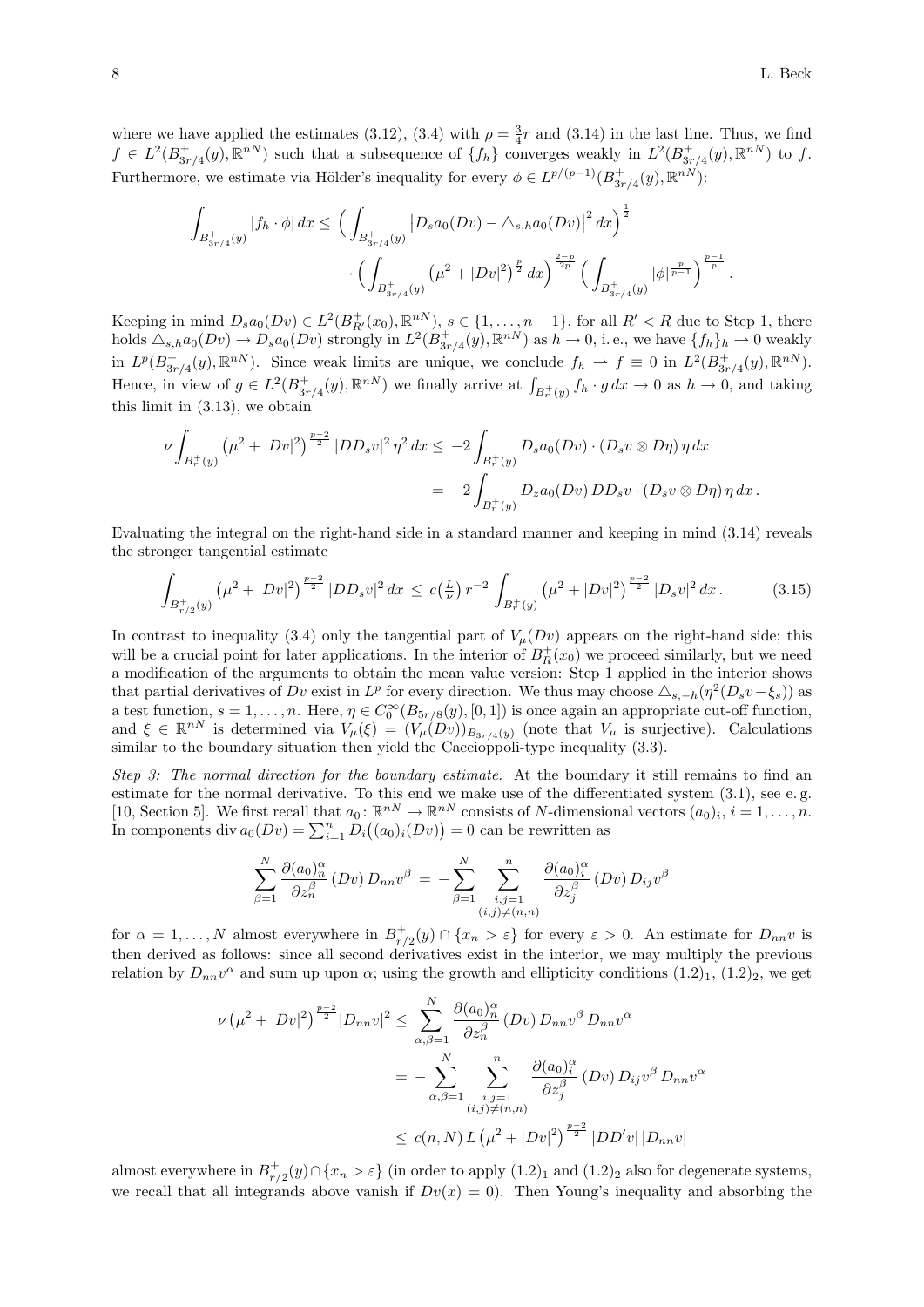term involving  $|D_{nn}v|$  implies

$$
\left(\mu^2 + |Dv|^2\right)^{\frac{p-2}{2}} |D_{nn}v|^2 \le c\left(\mu^2 + |Dv|^2\right)^{\frac{p-2}{2}} |DD'v|^2
$$

for a constant c depending only on n, N and  $\frac{L}{\nu}$ . Since the right-hand side of the last inequality exists and belongs to  $L^1(B_{r/2}^+(y))$ , we hence integrate the previous inequality on  $B_{r/2}^+(y) \cap \{x_n > \varepsilon\}$ . Letting  $\varepsilon \to 0$  and employing the tangential estimate (3.15), we gain

$$
\int_{B_{r/2}^+(y)} \left(\mu^2 + |Dv|^2\right)^{\frac{p-2}{2}} |D_{nn}v|^2 dx \leq c\left(\frac{L}{\nu}\right) r^{-2} \int_{B_r^+(y)} \left(\mu^2 + |Dv|^2\right)^{\frac{p-2}{2}} |D_s v|^2 dx.
$$

Combined with (3.14) and (3.15), this is the desired Caccioppoli-type inequality at the boundary. Finally, we note that the decomposition  $|D^2v|^p \leq (\mu^2 + |Dv|^2)^{p/2} + (\mu^2 + |Dv|^2)^{(p-2)/2} |D^2v|^2$ , cf. (3.9), gives  $v \in W^{2,p}(B_{R'}^+(x_0),\mathbb{R}^N)$  for all  $R' < R$ . Thus, the proof of the theorem is complete.

Starting from the Caccioppoli inequalities close to the boundary and in the interior in Theorem 3.1, we next apply the Sobolev-Poincaré inequality, see e.g.  $[23,$  Chapter 3.6, to the right-hand side of  $(3.2)$ and  $(3.3)$ , respectively, and obtain a reverse Hölder inequality of the form

$$
\int_{B_{r/2}^+(y)} |D(V_\mu(Dv))|^2 dx \le c(n, N, p, \frac{L}{\nu}) \left( \int_{B_r^+(y)} |D(V_\mu(Dv))|^{\frac{2n}{n+2}} dx \right)^{\frac{n+2}{n}}
$$

for all points  $y \in B_R^+(x_0) \cup \Gamma_R(x_0)$  and radii  $0 < r < R - |y - x_0|$ . If we fix a ball  $B_\rho(z)$  with centre  $z \in B_R^+(x_0) \cup \Gamma_R(x_0)$  and radius  $0 < \rho < R - |x_0 - z|$ , we thus have verified assumption (9) of the up-tothe-boundary version of Gehring's lemma [15, Theorem 2.4] for every ball  $B_r(y) \cap \partial B_\rho(z) \cap B_R^+(x_0) = \emptyset$ . Applying the latter theorem with

$$
g = |DV_{\mu}(Dv)|^{\frac{2n}{n+2}}, \quad p = \frac{n+2}{n}, \quad \Omega = B_{\rho}(z) \cap B_R^+(x_0) \quad \text{and} \quad A = \partial B_{\rho}(z) \cap B_R^+(x_0),
$$

we then deduce an appropriate higher integrability result, namely that there exists a number  $t_0 =$  $t_0(n, N, p, \frac{L}{\nu}) > 1$  such that for all  $z \in B_R^+(x_0) \cup \Gamma_R(x_0)$  and  $0 < \rho < R-|x_0-z|$  there holds  $|D(V_\mu(Dv))| \in$  $L^{2t_0}(B_{\rho/2}^+(z))$  with

$$
\left(\int_{B_{\rho/2}^+(z)}|D(V_\mu(Dv))|^{2t_0}dx\right)^{\frac{1}{t_0}} \le c(n,N,p,\frac{L}{\nu})\int_{B_{\rho}^+(z)}|D(V_\mu(Dv))|^2\,dx\,. \tag{3.16}
$$

The previous higher integrability result enables us to bound the  $L^2$ -norm of  $D(V_\mu(Dv))$  on half-balls of different radii. To this end we argue as follows: for fixed  $\tau \in (0, \frac{1}{2})$  we estimate via Jensen's inequality and the higher integrability estimate (3.16) for  $D(V_\mu(Dv))$ :

$$
\int_{B_{\tau\rho}^{+}(z)} |D(V_{\mu}(Dv))|^{2} dx \leq c(n) (\tau\rho)^{n} (2\tau)^{-\frac{n}{t_{0}}} \Big(\int_{B_{\rho/2}^{+}(z)} |D(V_{\mu}(Dv))|^{2t_{0}} dx\Big)^{\frac{1}{t_{0}}} \leq c(n, N, p, \frac{L}{\nu}) \tau^{\varepsilon} \int_{B_{\rho}^{+}(z)} |D(V_{\mu}(Dv))|^{2} dx , \qquad (3.17)
$$

where we have defined  $\varepsilon := n(1-1/t_0) > 0$  in the last line. We note that inequality (3.17) trivially holds true for  $c = \tau^{-\varepsilon} \leq 2^{\varepsilon} \leq 2^n$  if  $\tau \in [\frac{1}{2}, 1)$ . This result for  $D(V_\mu(Dv))$  is now carried over to an estimate for  $V_\mu(Dv)$ : With some minor modifications to adapt it for the boundary situation, the next estimate is achieved following the line of arguments in the proof of [10, Theorem 3.I], where the corresponding estimate is shown for the interior situation in the superquadratic case (note that our function V is called W in Campanato's paper).

**Lemma 3.3:** Let  $v \in W^{1,p}_\Gamma(B^+_R(x_0), \mathbb{R}^N)$  be a weak solution of the system (3.1) under the assumptions  $(1.2)_1$  and  $(1.2)_2$  with  $\mu \in [0,1]$ . Then for every  $B_{\rho}^+(y) \subset B_R^+(x_0)$  with  $y \in B_R^+(x_0) \cup \Gamma_R(x_0)$ ,  $0 < \rho <$  $R - |x_0 - y|$  and for all  $\tau \in (0, 1)$  we have

$$
\int_{B_{\tau\rho}^{+}(y)} \left| V_{\mu}(Dv) \right|^{2} dx \leq c \tau^{\gamma_{0}} \int_{B_{\rho}^{+}(y)} \left| V_{\mu}(Dv) \right|^{2} dx \tag{3.18}
$$

with  $\gamma_0 = \min_{z} \{2 + \varepsilon, n\}$  (where  $\varepsilon := n(1 - \frac{1}{t_0}) > 0$  is given above), and the constant c depends only on  $n, N, p \text{ and } \frac{L}{\nu}.$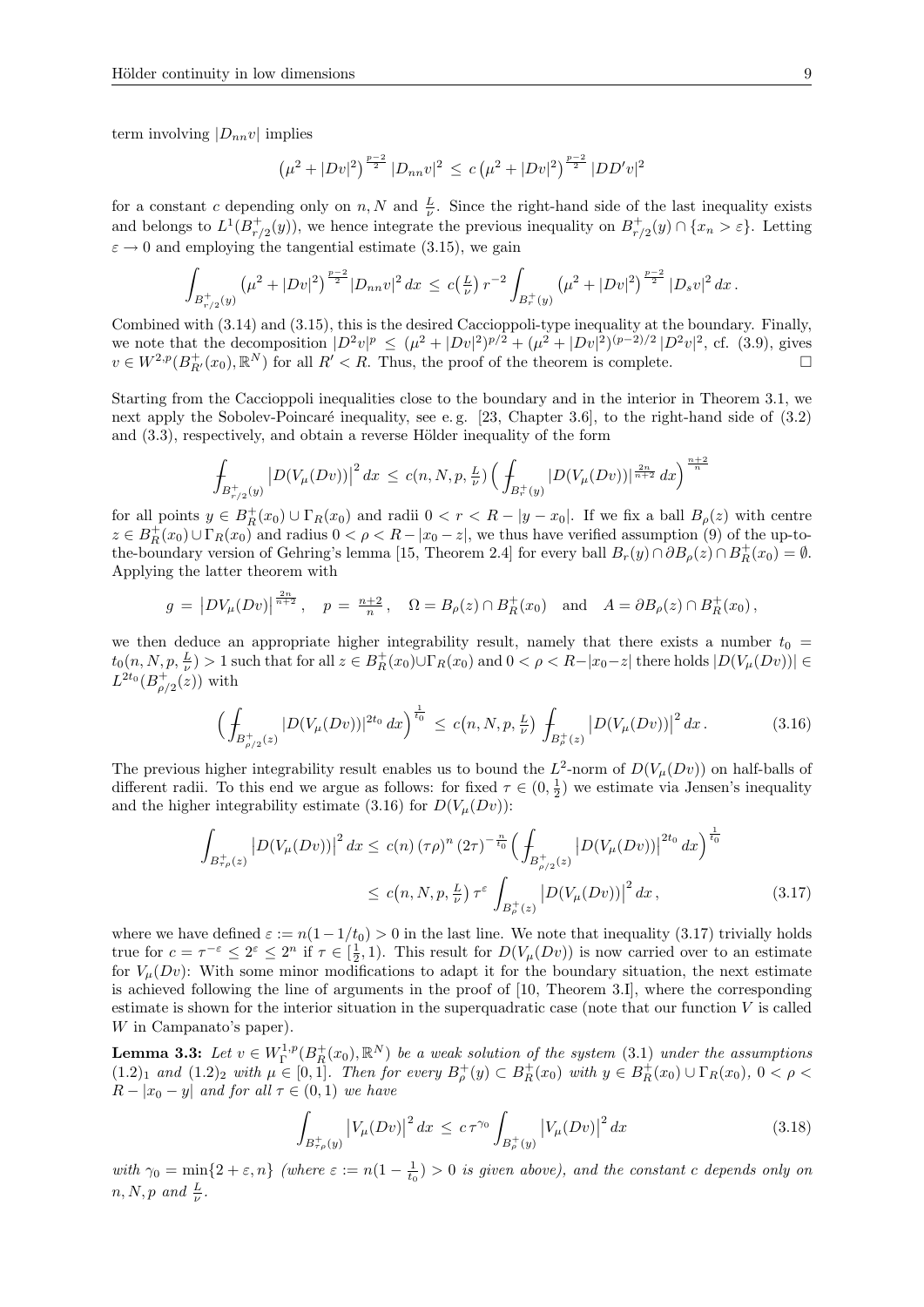We close this section by stating two relevant consequences of Lemma 3.3: we obtain a Morrey type decayestimate for  $Dv$  and we further find a fundamental estimate for v which is analogous to [10, Theorem 1.II] for the superquadratic setting:

Corollary 3.4: Let the assumptions of Lemma 3.3 be satisfied. Then there exists a constant  $c =$  $c(n, N, p, \frac{L}{\nu})$  independent of v such that for every  $B_{\rho}^+(y) \subset B_R^+(x_0)$  with centre  $y \in B_R^+(x_0) \cup \Gamma_R(x_0)$  and radius  $0 < \rho < R - |x_0 - y|$  there holds

$$
\int_{B_{\tau\rho}^+(y)} \left(\mu^p + |Dv|^p\right) dx \le c \tau^{\gamma_0} \int_{B_{\rho}^+(y)} \left(\mu^p + |Dv|^p\right) dx \qquad \forall \tau \in (0,1]. \tag{3.19}
$$

Furthermore, if  $n \in [2, p + \gamma_0)$  is satisfied, we have

$$
\int_{B_{\tau\rho}^+(y)} |v|^p \, dx \le c \, \tau^n \Big[ \int_{B_{\rho}^+(y)} |v|^p \, dx + \rho^p \int_{B_{\rho}^+(y)} \left( \mu^p + |Dv|^p \right) dx \Big] \qquad \forall \, \tau \in (0,1]. \tag{3.20}
$$

PROOF: Using (3.18), the definition of  $V_\mu(Dv)$  and keeping in mind  $\gamma_0 \leq n$ , we infer the decay estimate  $(3.19)$  for Dv as follows:

$$
\int_{B_{\tau\rho}^+(y)} \left( \mu^p + |Dv|^p \right) dx \le 4 \int_{B_{\rho}^+(y)} \left[ \tau^n \mu^p + c \, \tau^{\gamma_0} \left| V_\mu(Dv) \right|^2 \right] dx
$$
  

$$
\le c(n, N, p, \frac{L}{\nu}) \, \tau^{\gamma_0} \int_{B_{\rho}^+(y)} \left( \mu^p + |Dv|^p \right) dx.
$$

The decay estimate (3.20) is a straightforward adaptation of the arguments in [10, Chapter 4] where the interior analogue is achieved in the superquadratic case. We mention that the assumption  $n \in [2, p+\gamma_0)$ is needed to be in a position to employ the isomorphy between the Campanato  $\mathcal{L}^{p,p+\gamma_0}$  and the Hölder space  $C^{0,1-(n-\gamma_0)/p}$ .

**Remark:** For an appropriate reference estimate in the interior we consider a weak solution in  $v \in$  $W^{1,p}(B_R(x_0),\mathbb{R}^N), x_0 \in \mathbb{R}^n, R < 1$  and  $p \in (1,2)$ , to the homogeneous system div  $a_1(Dv) = 0$  in  $B_R(x_0)$ . It is easy to see that all estimates achieved above remain true in the interior of  $B_R(x_0)$ . In particular, the higher integrability estimate (3.16) and the interior estimates analogous to the statements in Lemma 3.3 and Corollary 3.4 still hold if  $B_R^+(x_0)$  is replaced by the full ball  $B_R(x_0)$ .

#### 4 Decay estimate for the solution

We now turn our attention to the model situation of an upper half-ball, i.e., we consider weak solutions  $u \in W^{1,p}(B^+,\mathbb{R}^N)$  or  $u \in W^{1,p}(B^+,\mathbb{R}^N) \cap L^{\infty}(B^+,\mathbb{R}^N)$  of the system

$$
\begin{cases}\n-\operatorname{div} a(\,\cdot\,,u,Du) = b(\,\cdot\,,u,Du) & \text{in } B^+, \\
u = g & \text{on } \Gamma.\n\end{cases}
$$
\n(4.1)

We first state a higher integrability result up to the boundary for  $Du$  which is valid in all dimensions:

**Lemma 4.1 (Higher integrability):** Let  $u \in g + W^{1,p}_\Gamma(B^+, \mathbb{R}^N)$ ,  $g \in C^1(B^+ \cup \Gamma, \mathbb{R}^N)$ , be a weak solution of (4.1), where the coefficients  $a(\cdot, \cdot, \cdot)$  satisfy the growth and ellipticity conditions  $(1.2)_1$  and  $(1.2)_2$  with  $\mu \in [0,1]$ . If one of the following assumptions is fulfilled:

- 1. the inhomogeneity  $b(\cdot, \cdot, \cdot)$  obeys a controllable growth condition (B1),
- 2. the inhomogeneity  $b(\cdot, \cdot, \cdot)$  obeys a natural growth condition (B2); additionally, there hold  $u \in$  $L^{\infty}(B^+,\mathbb{R}^N)$  with  $||u||_{L^{\infty}(B^+,\mathbb{R}^N)} \leq M$  and  $2L_2M < \nu$ ,

then there exists an exponent  $s > p$  depending only on  $n, N, p, \frac{L}{\nu}$ ,  $||Dg||_{L^{\infty}}$ , and in case 2 additionally on  $\frac{L_2}{\nu}$  and M such that  $u \in W^{1,s}(B_\rho^+,\mathbb{R}^N)$  for all  $\rho < 1$ . Furthermore, for every  $y \in B^+ \cup \Gamma$  and all  $\rho \in (0, 1 - |y|)$  there holds:

$$
\Big(\int_{B_{\rho/2}^+(y)} \big(1+|Du|\big)^s\,dx\Big)^{\frac{p}{s}} \le c^{(i)}\int_{B_{\rho}^+(y)} \big(1+|Du|^p\big)\,dx
$$

 $($ for  $i = 1, 2)$  with constants  $c^{(1)} = c^{(1)}(n, N, p, \frac{L}{\nu}, ||Dg||_{L^{\infty}})$  and  $c^{(2)} = c^{(2)}(n, N, p, \frac{L}{\nu}, \frac{L_2}{\nu}, ||Dg||_{L^{\infty}}, M)$ .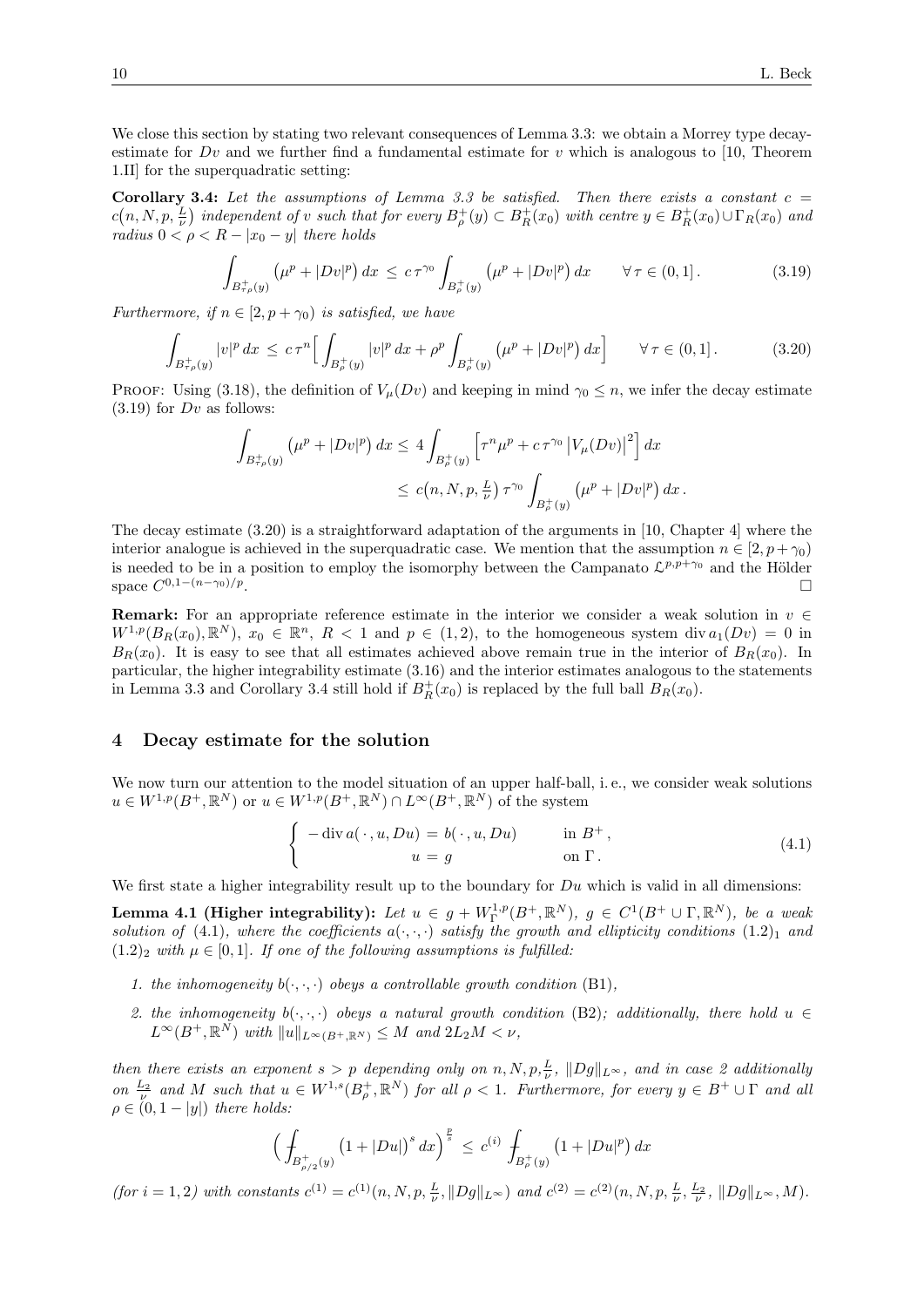PROOF: The proof is standard; therefore, we only sketch the proof and refer to [4, Chapter 6.2] for detailed calculation. Testing the system (4.1) with  $\varphi = (u - g)\eta^2$  for an estimate close to the boundary part Γ, we first deduce a weak version of a Caccioppoli-type inequality. We note that the arguments in the proof of [14, Lemma 4.1] or [25, Lemma 4.3] may be adapted for the treatment of inhomogeneities under a natural growth condition. We thus find

$$
\int_{B_{r/2}^+(z)} \left(1 + |Du|^p\right) dx \le c_{cacc} \int_{B_r^+(z)} \left(1 + \left|\frac{u - g}{r}\right|^p\right) dx \,,\tag{4.2}
$$

and the constant  $c_{cacc}$  depends only on  $p, \frac{L}{\nu}, ||Dg||_{L^{\infty}}$  when considering (B1), and on  $n, p, \frac{L}{\nu}, \frac{L_2}{\nu}, ||Dg||_{L^{\infty}}$ , M when considering  $(B2)$ , respectively. In the interior the corresponding estimate follows if g is replaced by the mean-value of u in the definition of  $\varphi$  (and hence also on the right-hand side of (4.2)). Via Poincaré's inequality a reverse Hölder inequality follows which in turn allows to apply Gehring's lemma in an up-to-the-boundary version, see [15, Theorem 2.4]. Hence, we finally deduce the higher integrability of  $Du$  with the dependencies stated above.

Keeping in mind  $||u||_{L^{\infty}(B+\mathbb{R}^N)} \leq M$ , the previous estimate (4.2) immediately allows us to state the following Morrey-type estimate for bounded weak solutions of systems with inhomogeneities under a natural growth condition (cf. [3, Lemma 2] in the superquadratic case):

Corollary 4.2: Assume  $u \in g + W^{1,p}_\Gamma(B^+, \mathbb{R}^N) \cap L^\infty(B^+, \mathbb{R}^N)$  to be a weak solution to (4.1) with  $g \in C^1(B^+ \cup \Gamma, \mathbb{R}^N)$ ,  $||u||_{L^{\infty}(B^+, \mathbb{R}^N)} \leq M$ , where the coefficients  $a(\cdot, \cdot, \cdot)$  satisfy the conditions  $(1.2)_1$ and  $(1.2)_2$  with  $\mu \in [0,1]$  and  $2L_2M < \nu$ , and where the inhomogeneity  $b(\cdot,\cdot,\cdot)$  obeys a natural growth condition (B2). Then for fixed  $\sigma \in (0,1)$  we have  $Du \in L^{p,n-p}(B^+_{1-\sigma}, \mathbb{R}^N)$  with

$$
||Du||_{L^{p,n-p}(B_{1-\sigma}^+,\mathbb{R}^N)}^p \leq c_{\sigma}
$$

and  $c_{\sigma}$  depends on  $\sigma$  and the same parameters as the constant  $c^{(2)}$  in the previous Lemma 4.1.

In the next step we deduce an appropriate decay estimate for the solution  $u$  of the original system  $(4.1)$ by comparing u with the solution  $v \in W^{1,p}(B_R^+(x_0), \mathbb{R}^N)$  of the frozen system

$$
\begin{cases} \operatorname{div} a_0(Dv) = 0 & \text{in } B_R^+(x_0), \\ v = u - g & \text{on } \partial B_R^+(x_0), \end{cases}
$$
\n(4.3)

where  $a_0(z) := a(x_0, (u)_{B_R^+(x_0)}, z)$ ,  $x_0 \in \Gamma$ , and  $2R < 1 - |x_0|$ . Testing the latter system with  $u - g - v$ , which is admissible, since the functions  $u - g$  and v have the same boundary values, we obtain

$$
0 = \int_{B_R^+(x_0)} \int_0^1 D_z a_0(tDv) Dv \cdot (Du - Dg - Dv) dt dx.
$$

Conditions  $(1.2)_1$  and  $(1.2)_2$  (applied on the set  $\{x \in B_R^+(x_0) : Dv(x) \neq 0\}$ ), Young's inequality, the technical Lemmas 2.1 and 2.2 (iii) now yield

$$
\nu \int_{B_R^+(x_0)} (\mu^2 + |Dv|^2)^{\frac{p-2}{2}} |Dv|^2 dx \le \int_{B_R^+(x_0)} \int_0^1 D_z a_0(tDv) Dv \cdot Dv dt dx
$$
  
= 
$$
\int_{B_R^+(x_0)} \int_0^1 D_z a_0(tDv) Dv \cdot (Du - Dg) dt dx
$$
  

$$
\le \varepsilon \int_{B_R^+(x_0)} (\mu^2 + |Dv|^2)^{\frac{p-2}{2}} |Dv|^2 dx + c(p) \varepsilon^{1-p} L^p \int_{B_R^+(x_0)} (\mu^p + |Du - Dg|^p) dx.
$$

Choosing  $\varepsilon = \frac{\nu}{2}$ , absorbing the first integral on the right-hand side and keeping in mind the inequality  $\mu^p + |Du|^p \leq 2(\mu^p + |V_\mu(Du)|^2)$ , we end up with an estimate for the *p*-Dirichlet functional of *Dv*:

$$
\int_{B_R^+(x_0)} |Dv|^p \, dx \le c \int_{B_R^+(x_0)} \left(\mu^p + |Du - Dg|^p\right) dx \le c \int_{B_R^+(x_0)} \left(1 + |Du|^p\right) dx \tag{4.4}
$$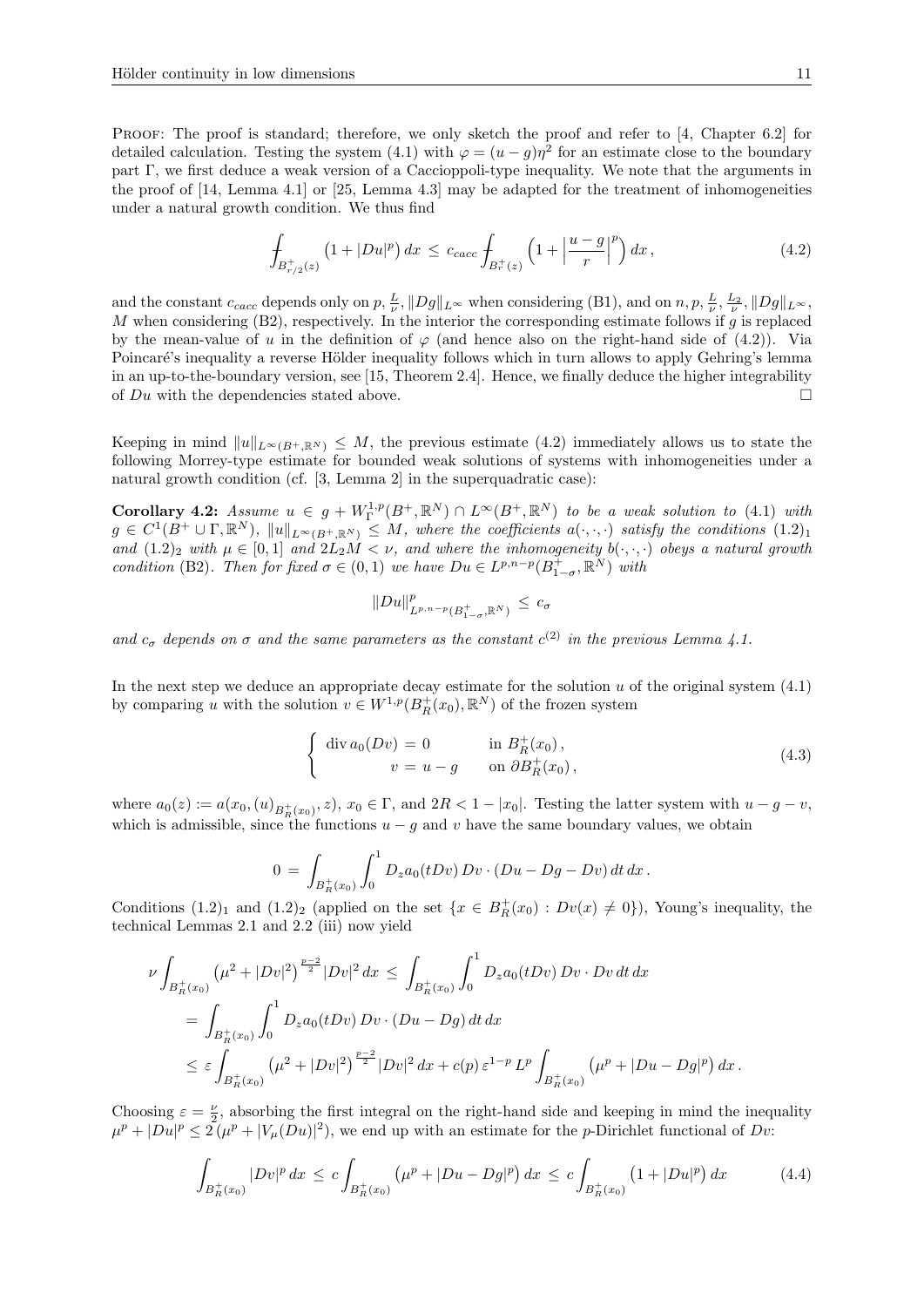with  $c = c(p, \frac{L}{\nu}, ||Dg||_{L^{\infty}})$ . Since  $\text{div}(-a_0(Dv) + a(\cdot, u, Du)) + b(\cdot, u, Du) = 0$  holds in the weak sense in  $B_R^+(x_0)$ , we also have

$$
\begin{aligned} \text{div} \left( a_0 (Dv + Dg) - a_0 (Du) \right) \\ &= \text{div} \left( a_0 (Dv + Dg) - a_0 (Dv) \right) + \text{div} \left( a(\,\cdot\,, u, Du) - a_0 (Du) \right) + b(\,\cdot\,, u, Du) \end{aligned} \tag{4.5}
$$

in  $B_R^+(x_0)$  in the weak sense. To go on we distinguish the different growth conditions concerning the inhomogeneity.

#### 4.1 Controllable growth of  $b(\cdot, \cdot, \cdot)$

The procedure is quite similar to the one established in  $[7,$  Section 4 $]$ , where (partial) Hölder continuity of the solution in the interior is discussed in low dimensions under similar assumptions concerning the coefficients. By Young's inequality combined with the ellipticity condition  $(1.2)_2$  (applied on the set where  $Dv + Dg - Du \neq 0$ , otherwise all the relevant integrals vanish) we first infer

$$
2^{\frac{p-2}{2}}\nu \int_{B_R^+(x_0)} (\mu^2 + |Du|^2 + |Dv + Dg|^2)^{\frac{p-2}{2}} |Du - Dv - Dg|^2 dx
$$
  
\n
$$
\leq \int_{B_R^+(x_0)} (a_0(Dv + Dg) - a_0(Du)) \cdot (Dv + Dg - Du) dx.
$$
  
\n
$$
= \int_{B_R^+(x_0)} (a_0(Dv + Dg) - a_0(Dv)) \cdot (Dv + Dg - Du) dx
$$
  
\n
$$
+ \int_{B_R^+(x_0)} (a(\cdot, u, Du) - a_0(Du)) \cdot (Dv + Dg - Du) dx
$$
  
\n
$$
- \int_{B_R^+(x_0)} b(\cdot, u, Du) \cdot (v + g - u) dx =: I + II + III.
$$
 (4.6)

where in the last inequality we have used  $u-g-v \in W_0^{1,p}(B_R^+(x_0),\mathbb{R}^N)$  as a test function in relation (4.5). The terms on the right-hand side are bounded from above separately: via the growth condition  $(1.2)_1$  on the set  $\{x \in B_R^+(x_0) : Dg(x) \neq 0\}$ , Lemma 2.1, Young's inequality and the energy estimate  $(4.4)$ , we estimate term I and, in view of  $p < 2$ , we obtain

$$
I \le c(p, \frac{L}{\nu}, \|Dg\|_{L^{\infty}}) L(\delta \int_{B_R^+(x_0)} \left(1 + |Du|^p\right) dx + R^n \delta^{1-p} \tag{4.7}
$$

for every  $\delta \in (0,1)$ . For the second term we use assumption  $(1.2)_3$  (recalling the definition  $a_0(\cdot)$  of the frozen coefficients) and Hölder's inequality (note  $\omega(\cdot) \leq 1$ ) with  $\frac{p-1}{p} \frac{s-p}{s}, \frac{p-1}{p} \frac{p}{s}$  and  $\frac{1}{p}$  where  $s > p$ denotes the (up-to-the-boundary) higher integrability exponent of the gradient  $Du$  from Lemma 4.1 depending only on  $n, N, p, \frac{L}{\nu}$  and  $||Dg||_{L^{\infty}}$ . In view of Young's inequality we then obtain

$$
II \leq L \int_{B_R^+(x_0)} \omega(|x-x_0|+|u-(u)_{B_R^+(x_0)}|) (\mu^2 + |Du|^2)^{\frac{p-1}{2}} |Du - Dg - Dv| dx
$$
  
\n
$$
\leq |B_R^+(x_0)| L \left( \int_{B_R^+(x_0)} \omega(R + |u - (u)_{B_R^+(x_0)}|) dx \right)^{\frac{p-1}{p} \frac{s-p}{s}}
$$
  
\n
$$
\times \left( \int_{B_R^+(x_0)} (\mu^p + |Du|^p)^{\frac{s}{p}} dx \right)^{\frac{p-1}{p} \frac{p}{s}} \left( 3^{p-1} \int_{B_R^+(x_0)} (|Du|^p + ||Dg||_{L^{\infty}}^p + |Dv|^p) dx \right)^{\frac{1}{p}}.
$$

To continue estimating term II we define

$$
\beta := \frac{p-1}{p} \frac{s-p}{s},\tag{4.8}
$$

and recall that  $\omega(\cdot)$  is concave and monotone non-decreasing. Making use of the higher integrability estimate for  $1 + |Du|^p$  from Lemma 4.1, the energy estimate (4.4), Jensen's inequality and Poincaré's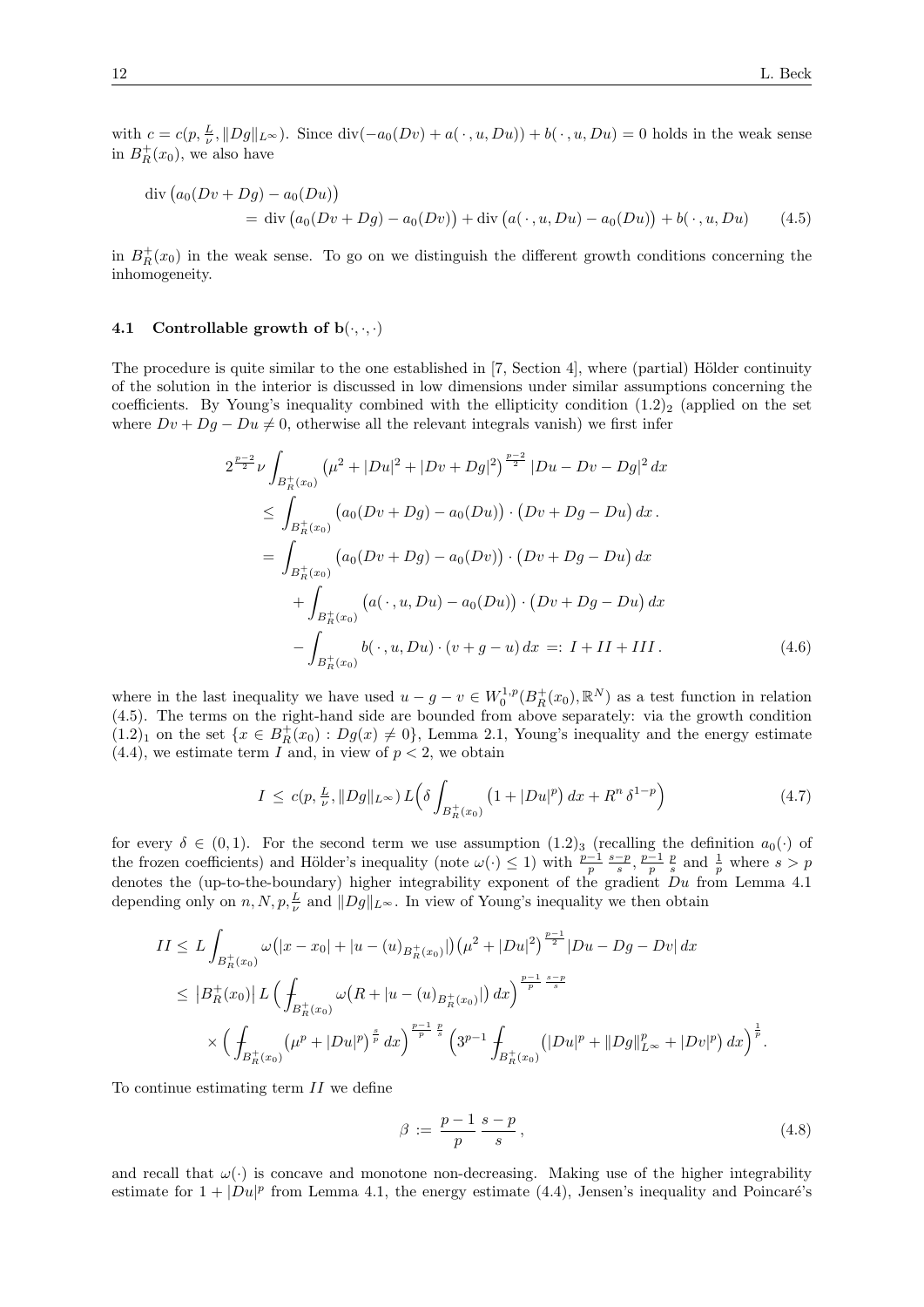inequality we then find

$$
II \leq L c \omega^{\beta} \Big( \Big( \int_{B_R^+(x_0)} \left( R^p + |u - (u)_{B_R^+(x_0)}|^p \right) dx \Big)^{\frac{1}{p}} \Big) \int_{B_{2R}^+(x_0)} \left( 1 + |Du|^p \right) dx
$$
  

$$
\leq L c(n, N, p, \frac{L}{\nu}, ||Dg||_{L^{\infty}}) \omega^{\beta} \Big( \Big( R^{p-n} \int_{B_R^+(x_0)} \left( 1 + |Du|^p \right) dx \Big)^{\frac{1}{p}} \Big) \int_{B_{2R}^+(x_0)} \left( 1 + |Du|^p \right) dx. \tag{4.9}
$$

Finally, we estimate the remaining term III appearing on the right-hand side in inequality (4.6): we first note that, since the functions  $u-g$  and v have the same values on the boundary  $\partial B_R^+(x_0)$ , we obtain via the Poincaré inequality and then  $(4.4)$ :

$$
\int_{B_R^+(x_0)} |v+g-u|^p \, dx \, \leq \, c\big(n,N,p,\tfrac{L}{\nu},\|Dg\|_{L^\infty}\big) \, R^p \int_{B_R^+(x_0)} \big(1+|Du|^p\big) \, dx \, .
$$

Therefore, due to the growth condition imposed on  $b(x, u, Du)$  in (B1) and Hölder's inequality, we conclude

$$
III \le L \left( \int_{B_R^+(x_0)} (\mu^p + |Du|^p) \, dx \right)^{\frac{p-1}{p}} \left( \int_{B_R^+(x_0)} |v + g - u|^p \, dx \right)^{\frac{1}{p}}
$$
  

$$
\le L c(n, N, p, \frac{L}{\nu}, ||Dg||_{L^{\infty}}) R \int_{B_R^+(x_0)} (1 + |Du|^p) \, dx. \tag{4.10}
$$

Merging the estimates for I, II and III, i.e.,  $(4.7)$ ,  $(4.9)$  and  $(4.10)$ , with  $(4.6)$ , we find the comparison estimate

$$
\int_{B_R^+(x_0)} (\mu^2 + |Du|^2 + |Dv + Dg|^2)^{\frac{p-2}{2}} |Du - Dv - Dg|^2 dx
$$
\n
$$
\leq c \left[ \omega^\beta \left( \left( R^{p-n} \int_{B_R^+(x_0)} (1 + |Du|^p) dx \right)^{\frac{1}{p}} \right) + R + \delta \right] \int_{B_{2R}^+(x_0)} (1 + |Du|^p) dx + c R^n \delta^{1-p} \tag{4.11}
$$

for every  $\delta \in (0,1)$ , and the constant c depends only on  $n, N, p, \frac{L}{\nu}$  and  $||Dg||_{L^{\infty}}$ . We next transfer the decay properties of  $v$  to the weak solution  $u$  of the original Dirichlet problem (4.1) in a standard way. We recall the exponent  $\gamma_0$  defined by

$$
\gamma_0 = \min\{2 + \varepsilon, n\} \tag{4.12}
$$

for some  $\varepsilon > 0$  depending only on n, N, p and  $\frac{L}{\nu}$  (for the precise derivation of  $\gamma_0$  we refer to Lemma 3.3). Corollary 3.4 then provides the decay estimate

$$
\int_{B_{\rho}^+(x_0)} |Dv|^p \, dx \, \leq \, c\big(n, N, p, \frac{L}{\nu}\big) \left(\frac{\rho}{R}\right)^{\gamma_0} \int_{B_R^+(x_0)} \big(1 + |Dv|^p\big) \, dx
$$

for all radii  $\rho \in (0, R]$  where v is the solution of the comparison problem (4.3) with constant coefficients (keep in mind  $v = 0$  on  $\Gamma_{\rho}(x_0)$  by definition). In view of  $\gamma_0 \leq n$  we further note that

$$
\int_{B_{\rho}^+(x_0)} \left(1 + |Dg|^p\right) dx \, \leq \, c\big( \|Dg\|_{L^{\infty}} \big) \left(\frac{\rho}{R}\right)^{\gamma_0} \int_{B_R^+(x_0)} 1 \, dx
$$

for all  $\rho \in (0, R]$ . We now observe from Lemma 2.2 (ii) that the inequality

$$
1+|Du|^p \le c(n,N,p)\left[ (1+|Dv+Dg|^p) + (\mu^2+|Du|^2+|Dv+Dg|^2)^{\frac{p-2}{2}}|Du-Dv-Dg|^2 \right]
$$

holds true. Thus, combining the last three inequalities and taking advantage of the energy inequality  $(4.4)$  and the comparison estimate  $(4.11)$ , we finally arrive at a decay estimate for the gradient Du:

$$
\int_{B_{\rho}^{+}(x_{0})} \left(1+|Du|^{p}\right) dx \leq c \left(\frac{\rho}{R}\right)^{\gamma_{0}} \int_{B_{R}^{+}(x_{0})} \left(1+|Dv|^{p}\right) dx \n+ c \int_{B_{R}^{+}(x_{0})} \left(\mu^{2}+|Du|^{2}+|Dv+Dg|^{2}\right)^{\frac{p-2}{2}} |Du-Dv-Dg|^{2} dx \n\leq c \left[\left(\frac{\rho}{R}\right)^{\gamma_{0}} + \omega^{\beta} \left(\left((2R)^{p-n}\int_{B_{2R}^{+}(x_{0})} \left(1+|Du|^{p}\right) dx\right)^{\frac{1}{p}}\right) + R + \delta\right] \n\times \int_{B_{2R}^{+}(x_{0})} \left(1+|Du|^{p}\right) dx + c R^{n} \delta^{1-p}
$$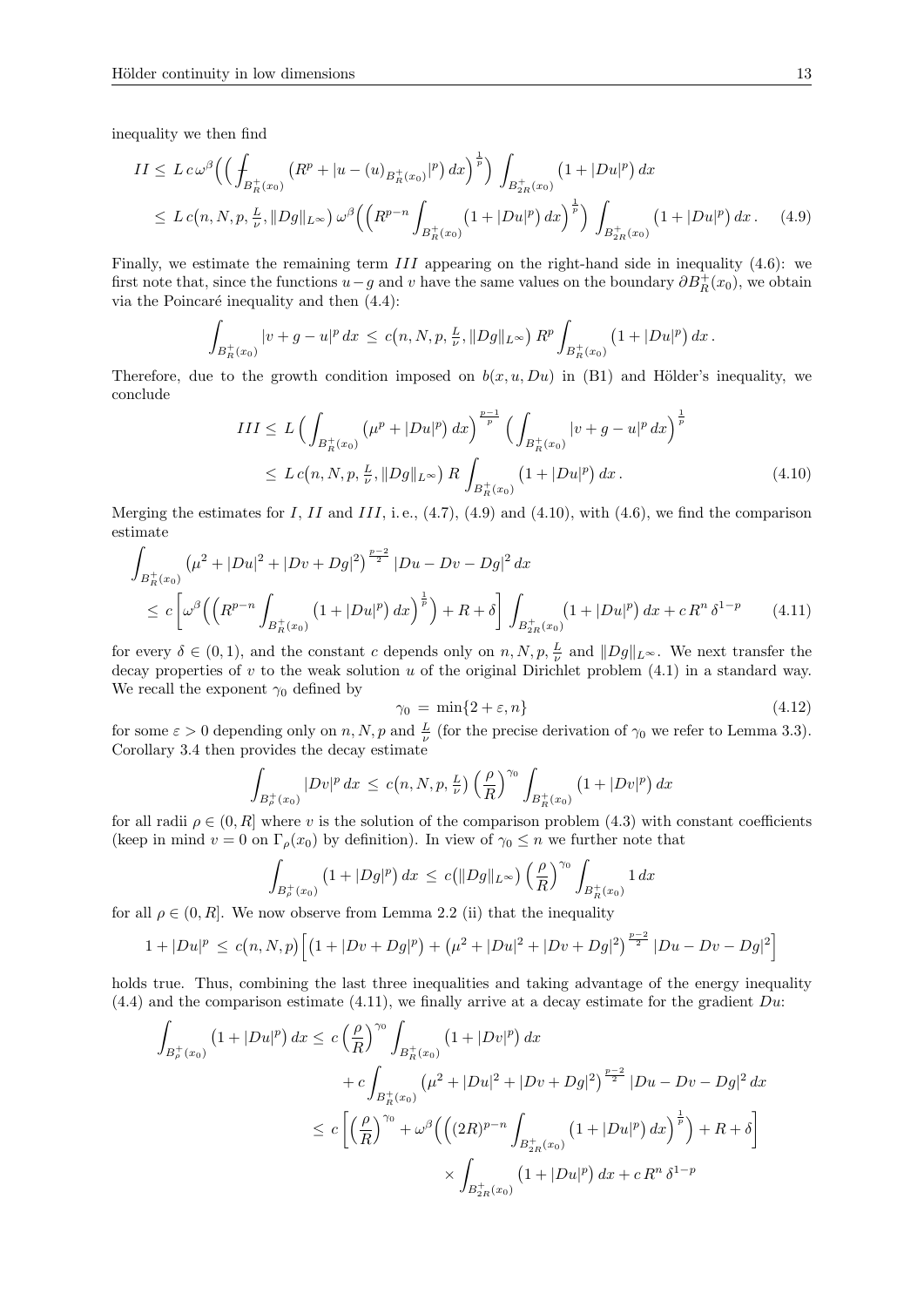for all  $x_0 \in \Gamma$ ,  $2R < 1 - |x_0|$  and every  $\rho \in (0, R]$ . The constant c depends only on  $n, N, p, \frac{L}{\nu}$  and  $||Dg||_{L^{\infty}}$ , and the same inequality trivially holds if  $\rho \in (R, 2R]$ . We mention that this estimate is similar to inequality (4.23) in [7], where regularity up to the boundary of weak solutions is considered in the low-dimensional (non-degenerate) case with  $p > 2$ . We emphasize that the latter estimate also follows in the interior, i.e., for balls  $B_R(x_0)$  contained in  $B^+$  (or for general problems in  $\Omega$ ). In this case we do not need to take into account the function g which specifies the boundary values of u on Γ, and hence term I does not appear in the calculations corresponding to  $(4.6)$ . All other estimates above as well as the conclusion of  $(4.13)$  below remain valid. Replacing 2R by R and introducing the excess functional

$$
\Phi(x_0,r) := \int_{B_r^+(x_0) \cap B^+} \left(1 + |Du|^p\right) dx,
$$

(for  $x_0 \in B^+ \cup \Gamma$ ) we thus conclude altogether

**Lemma 4.3:** Let  $\beta$ ,  $\gamma_0$  be chosen as above in (4.8), (4.12), and let  $\delta \in (0,1)$ . Furthermore, let  $u \in$  $g+W^{1,p}_\Gamma(B^+,\mathbb R^N),\;1< p< 2,\;b\epsilon\;a\;weak\;solution\;of\;the\;system\;(4.1)\;under\;the\;assumptions\;(1.2)$ with  $\mu \in [0,1]$ , (B1), and  $g \in C^1(B^+ \cup \Gamma, \mathbb{R}^N)$ . Then, if  $x_0 \in \Gamma$ ,  $R < 1 - |x_0|$  or if  $x_0 \in B^+$ ,  $R < \min\{1-|x_0|,(x_0)_n\}$ , there holds

$$
\Phi(x_0, \rho) \le c_{ex}^{(1)} \left[ \left( \frac{\rho}{R} \right)^{\gamma_0} + \omega^{\beta} \left( \left( R^{p-n} \Phi(x_0, R) \right)^{\frac{1}{p}} \right) + R + \delta \right] \Phi(x_0, R) + c_{ex}^{(1)} R^n \delta^{1-p}
$$
(4.13)

for every  $\rho \in (0, R]$ , and the constant  $c_{ex}^{(1)}$  depends only on  $n, N, p, \frac{L}{\nu}$  and  $||Dg||_{L^{\infty}}$ .

#### 4.2 Natural growth of  $b(\cdot, \cdot, \cdot)$

In what follows, we proceed analogously to the situation of the controllable growth condition (B1). For the modifications necessary for natural growth we adapt the techniques used in [3, Proof of Theorem 1]. For fixed  $\sigma \in (0,1)$  we consider the unique solution  $v \in W^{1,p}(B_R^+(x_0), \mathbb{R}^N)$ ,  $x_0 \in \Gamma_{1-\sigma}$ ,  $2R < 1-\sigma-|x_0|$ , to the Dirichlet problem  $(4.3)$ , and we again aim for a comparison of the functions u and v. Furthermore, let  $n < p + \gamma_0$ . System (4.5) still holds in  $B_R^+(x_0)$  in the weak sense, but we may now test only with bounded functions in  $W_0^{1,p}(B_R^+(x_0), \mathbb{R}^N) \cap L^\infty(B_R^+(x_0), \mathbb{R}^N)$  according to the growth condition (B2). Hence, in order to be allowed to test with the function  $u - v - g$  as above, we start by proving an  $L^{\infty}$ -estimate for v on  $B_{R/2}^+(x_0)$ : Consider a ball  $B_{\rho}(y)$  with centre  $y \in \overline{B_{R/2}^+(x_0)}$  and radius  $\rho < \frac{R}{2}$ . According to Corollary 3.4 we have

$$
\int_{B_{\rho}^+(y)} |v|^p dx \le c(n, N, p, \frac{L}{\nu}) \left[ R^{-n} \int_{B_{R/2}^+(y)} |v|^p dx + R^{p-n} \int_{B_{R/2}^+(y)} \left( \mu^p + |Dv|^p \right) dx \right]
$$

(it is obvious that we may allow  $|y - x_0| = R/2$ ). Thus, taking advantage of  $B_{R/2}^+(y) \subset B_R^+(x_0)$ , the Poincaré inequality (keeping in mind  $v = 0$  on  $\Gamma_R(x_0)$  by definition), and the estimate (4.4) for the p-Dirichlet functional of Dv, we estimate the mean values of  $|v|^p$  as follows:

$$
\sup_{\substack{y \in \overline{B_{R/2}^+(x_0)}}} \int_{B_{\rho}^+(y)} |v|^p dx \le c R^{p-n} \int_{B_R^+(x_0)} (1 + |Du|^p) dx
$$
  

$$
\le c(n, N, p, \frac{L}{\nu}, \frac{L_2}{\nu}, ||Dg||_{L^{\infty}}, M, \sigma) =: m_0^p,
$$

where we have used Corollary 4.2 in the last line. According to Lebesgue's differentiation theorem this yields  $v \in L^{\infty}(B_{R/2}^+(x_0), \mathbb{R}^N)$ , see also [23, Proposition 2.2], with

$$
||v||_{L^{\infty}(B_{R/2}^+(x_0), \mathbb{R}^N)} \le m_0^p. \tag{4.14}
$$

Therefore, taking into account  $|g(x_0)| = |u(x_0)| \leq M$ , we have  $u - v - g \in W_0^{1,p}(B_R^+(x_0), \mathbb{R}^N)$  $L^{\infty}(B_{R/2}^+(x_0), \mathbb{R}^N)$  with

$$
||u - v - g||_{L^{\infty}(B_{R/2}^+(x_0), \mathbb{R}^N)} \le 2M + ||Dg||_{L^{\infty}} + m_0 =: m > 0.
$$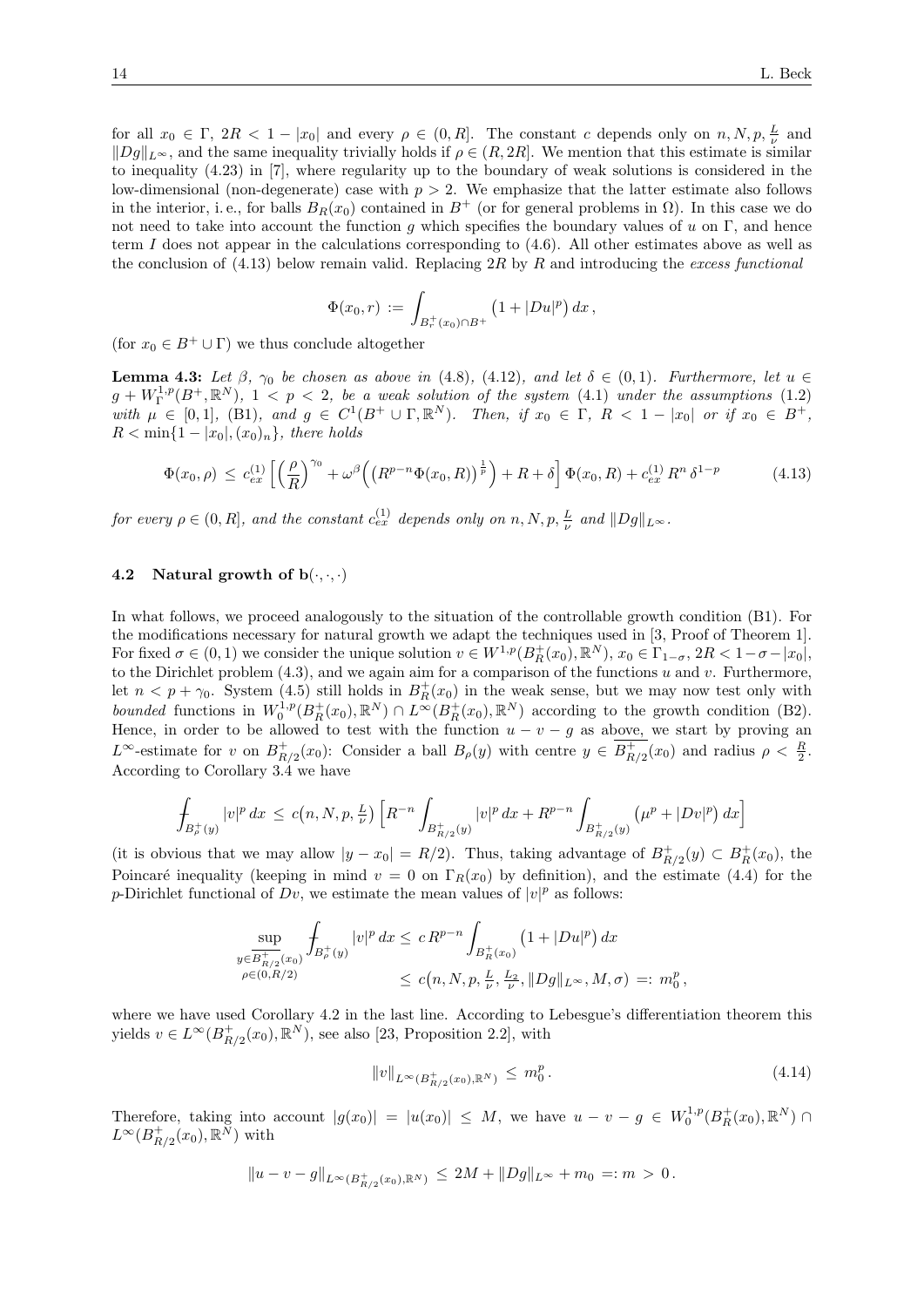To obtain an admissible test-function for the system (4.5), we next modify the function  $u - v - g$  on  $B_R^+(x_0)$  (for which we cannot expect an  $L^{\infty}$ -estimate) as follows: we set

$$
h := (v + g - u) (T^{\delta} - (|v + g - u| + m)^{\delta})_{+}
$$

for some exponent  $\delta > 0$  to be specified later and a number  $T = T(\delta, m) > 0$  determined by the condition

$$
T^{\delta} - (2m)^{\delta} = \frac{1}{2} T^{\delta} \quad \Leftrightarrow \quad T = 2^{1 + \frac{1}{\delta}} m.
$$

In particular,  $\delta \to 0$  implies  $T \to \infty$ , and via the estimate  $|u - v - g| \le m$  on  $B_{R/2}^+(x_0)$  found above we have

$$
(T^{\delta} - (|v + g - u| + m)^{\delta})_{+} \geq \frac{1}{2} T^{\delta} \quad \text{on } B_{R/2}^{+}(x_0) .
$$

Keeping in mind that h vanishes outside of the set  $\theta_+ := \{x \in B_R^+(x_0) : |(v + g - u)(x)| < T - m\}$ , we observe that the weak differentiability of  $v + g - u$  is transferred to h, and hence, by construction we have  $h \in W_0^{1,p}(B_R^+(x_0), \mathbb{R}^N) \cap L^\infty(B_R^+(x_0), \mathbb{R}^N)$ . We next proceed similarly to (4.6), but we have to take into account a new term which arises by this modification:

$$
2^{\frac{p-4}{2}}T^{\delta} \nu \int_{B_{R/2}^+(x_0)} (\mu^2 + |Du|^2 + |Dv + Dg|^2)^{\frac{p-2}{2}} |Du - Dv - Dg|^2 dx
$$
  
\n
$$
\leq \int_{B_R^+(x_0)} (a_0(Dv + Dg) - a_0(Du)) \cdot (Dv + Dg - Du) (T^{\delta} - (|v + g - u| + m)^{\delta})_+ dx
$$
  
\n
$$
= \int_{B_R^+(x_0)} (a_0(Dv + Dg) - a_0(Du)) \cdot Dh dx
$$
  
\n
$$
+ \int_{B_R^+(x_0)} (a_0(Dv + Dg) - a_0(Du)) \cdot (v + g - u) \otimes \frac{(Dv + Dg - Du) \cdot (v + g - u)}{|v + g - u|}
$$
  
\n
$$
\times \delta (|v + g - u| + m)^{\delta - 1} 1_{\theta_+} dx.
$$

Testing system  $(4.5)$  given above with h, we further estimate the first integral on the right-hand side of the last inequality. Hence, we find exactly as in the calculations leading to  $(4.6)$ :

$$
2^{\frac{p-4}{2}}T^{\delta} \nu \int_{B_{R/2}^{+}(x_{0})} (\mu^{2} + |Du|^{2} + |Dv + Dg|^{2})^{\frac{p-2}{2}} |Du - Dv - Dg|^{2} dx
$$
  
\n
$$
\leq \int_{B_{R}^{+}(x_{0})} (a_{0}(Dv + Dg) - a_{0}(Dv)) \cdot Dh dx + \int_{B_{R}^{+}(x_{0})} b(\cdot, u, Du) \cdot h dx + \int_{B_{R}^{+}(x_{0})} (a(\cdot, u, Du) - a_{0}(Du)) \cdot Dh dx - \int_{B_{R}^{+}(x_{0})} b(\cdot, u, Du) \cdot h dx
$$
  
\n
$$
+ \int_{B_{R}^{+}(x_{0})} (a_{0}(Dv + Dg) - a_{0}(Du)) \cdot (v + g - u) \otimes \frac{(Dv + Dg - Du) \cdot (v + g - u)}{|v + g - u|}
$$
  
\n
$$
\times \delta (|v + g - u| + m)^{\delta - 1} \mathbb{1}_{\theta_{+}} dx
$$
  
\n
$$
= \int_{B_{R}^{+}(x_{0})} (a_{0}(Dv + Dg) - a_{0}(Dv)) \cdot (Dv + Dg - Du) (T^{\delta} - (|v + g - u| + m)^{\delta})_{+} dx
$$
  
\n
$$
+ \int_{B_{R}^{+}(x_{0})} (a(\cdot, u, Du) - a_{0}(Du)) \cdot (Dv + Dg - Du) (T^{\delta} - (|v + g - u| + m)^{\delta})_{+} dx
$$
  
\n
$$
- \int_{B_{R}^{+}(x_{0})} b(\cdot, u, Du) \cdot (v + g - u) (T^{\delta} - (|v + g - u| + m)^{\delta})_{+} dx
$$
  
\n
$$
+ \delta \int_{B_{R}^{+}(x_{0})} (a_{0}(Dv) - a(\cdot, u, Du)) \cdot (v + g - u) \otimes \frac{(Dv + Dg - Du) \cdot (v + g - u)}{|v + g - u|}
$$
  
\n
$$
\times (|v + g - u| + m)^{\delta - 1} \mathbb{1}_{\theta_{+}} dx
$$
  
\n=: I' + II' + III' + IV' (4.15)

with the obvious abbreviations. We first note  $(T^{\delta} - (|v + g - u| + m)^{\delta})_+ \leq T^{\delta}$ . Therefore, terms I' and  $II'$  are estimated as term I in (4.7) and term II in (4.9), respectively, in the controllable growth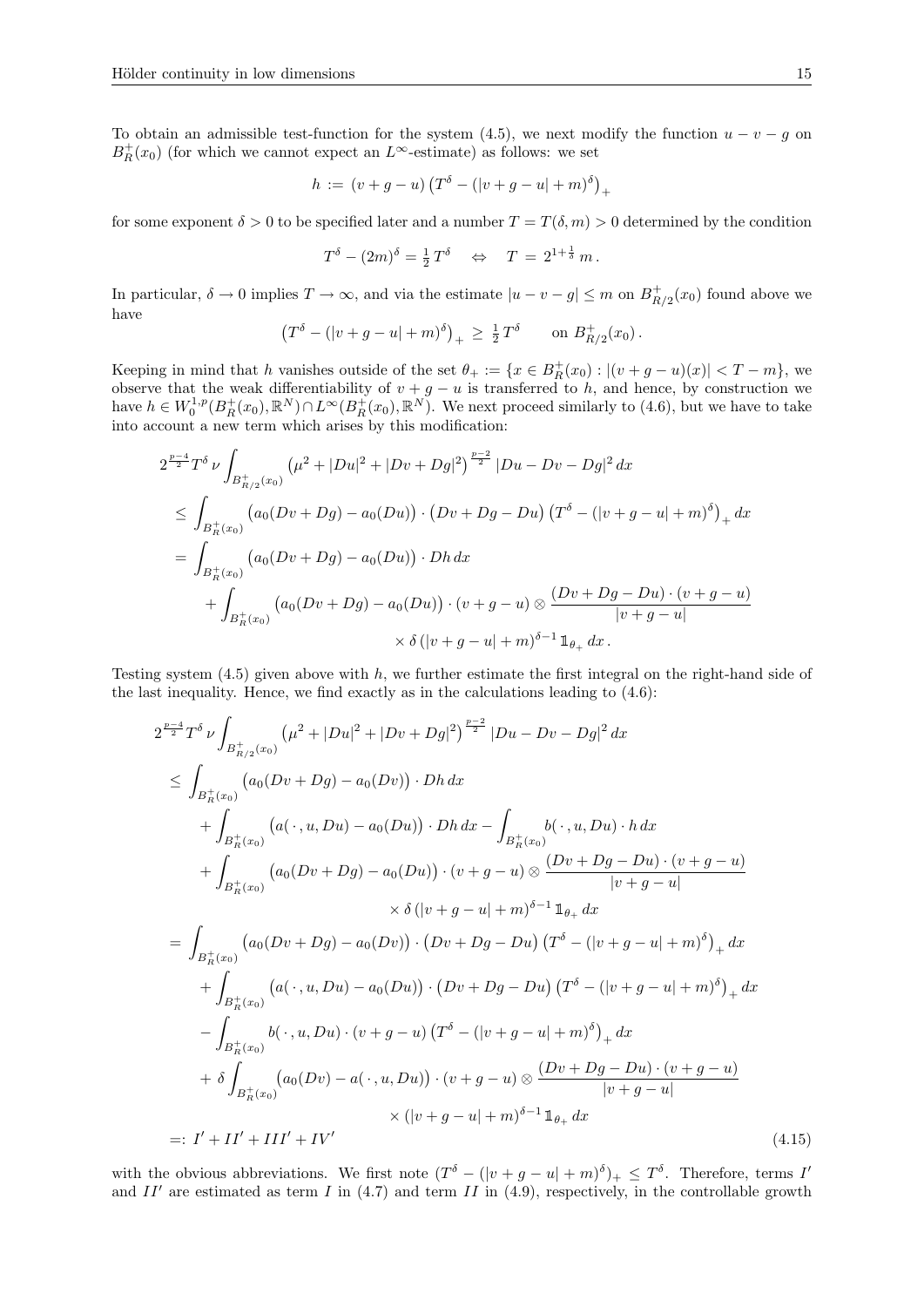situation, and we get

$$
|I'| \leq T^{\delta} c L \Big( \delta \int_{B_R^+(x_0)} \left( 1 + |Du|^p \right) dx + R^n \delta^{1-p} \Big),
$$
  

$$
|II'| \leq T^{\delta} c L \omega^{\beta} \Big( \Big( R^{p-n} \int_{B_R^+(x_0)} \left( 1 + |Du|^p \right) dx \Big)^{\frac{1}{p}} \Big) \int_{B_{2R}^+(x_0)} \left( 1 + |Du|^p \right) dx.
$$

where the constants c depend only on  $n, N, p, \frac{L}{\nu}$  and  $||Dg||_{L^{\infty}}$ . In view of the growth condition (B2), Hölder's inequality, Lemma 4.1 on higher integrability (where s denotes the higher integrability exponent depending on  $n, N, p, \frac{L}{\nu}, \frac{L_2}{\nu}, ||Dg||_{L^{\infty}}$  and M), the basic inequality  $|v + g - u| \mathbb{1}_{\theta_+} < T - m \leq T$  and the Poincaré inequality, term  $III'$  is estimated by

$$
|III'| \leq \int_{B_R^+(x_0)} (L_2|Du|^p + L) |v + g - u| (T^{\delta} - (|v + g - u| + m)^{\delta})_+ dx
$$
  
\n
$$
\leq T^{\delta} (L_2 + L) |B_R^+(x_0)| \left( \int_{B_R^+(x_0)} (1 + |Du|^p)^{\frac{s}{p}} dx \right)^{\frac{p}{s}} \left( \int_{B_R^+(x_0)} (|v + g - u| \mathbb{1}_{\theta_+})^{\frac{s}{s-p}} dx \right)^{\frac{s-p}{s}}
$$
  
\n
$$
\leq T^{\delta} c^{(2)} (L_2 + L) \int_{B_{2R}^+(x_0)} (1 + |Du|^p) dx
$$
  
\n
$$
\times (|v + g - u| \mathbb{1}_{\theta_+})^{1 - \frac{p(s-p)}{s}} \left( \int_{B_R^+(x_0)} |v + g - u|^p dx \right)^{\frac{s-p}{s}}
$$
  
\n
$$
\leq T^{\delta} c (L_2 + L) T^{1 - \frac{p(s-p)}{s}} \left( R^{p-n} \int_{B_R^+(x_0)} (1 + |Du|^p) dx \right)^{\frac{s-p}{s}} \int_{B_{2R}^+(x_0)} (1 + |Du|^p) dx
$$

for  $c = c(n, N, p, \frac{L}{\nu}, \frac{L_2}{\nu}, M, ||Dg||_{L^{\infty}})$ . In the last line we have used once again the energy estimate (4.4). For the last integral  $IV'$ , we obtain via  $(1.2)_1$ , Young's inequality and  $(4.4)$ :

$$
|IV'| \le 2 \delta L \int_{B_R^+(x_0)} \left(\mu^{p-1} + |Du|^{p-1} + |Dv|^{p-1}\right) \left(|Du| + |Dv| + \|Dg\|_{L^\infty}\right)
$$
  

$$
\times |v + g - u| \left(|v + g - u| + m\right)^{\delta - 1} \mathbb{1}_{\theta_+} dx
$$
  

$$
\le T^{\delta} c(p, \frac{L}{\nu}, \|Dg\|_{L^\infty}) \delta L \int_{B_R^+(x_0)} \left(1 + |Du|^p\right) dx.
$$

Hence, combining the estimates for the terms  $I' - IV'$  with (4.15) we finally arrive at

$$
\int_{B_{R/2}^+(x_0)} (\mu^2 + |Du|^2 + |Dv + Dg|^2)^{\frac{p-2}{2}} |Du - Dv - Dg|^2 dx
$$
\n
$$
\leq c \left[ \omega^{\beta} \left( \left( R^{p-n} \int_{B_R^+(x_0)} (1 + |Du|^p) dx \right)^{\frac{1}{p}} \right) + T^{1 - \frac{p(s-p)}{s}} \left( R^{p-n} \int_{B_R^+(x_0)} (1 + |Du|^p) dx \right)^{\frac{s-p}{s}} + \delta \right]
$$
\n
$$
\times \int_{B_{2R}^+(x_0)} (1 + |Du|^p) dx + c R^n \delta^{1-p}
$$

for a constant c depending only on  $n, N, p, \frac{L}{\nu}, \frac{L_2}{\nu}, ||Dg||_{L^\infty}$  and M. This estimate corresponds to (4.11) above for systems with inhomogeneities under a controllable growth assumption. For a similar up-tothe-boundary estimate concerning the superquadratic case we refer to [3, inequality (36)]. Furthermore, we note that the reasoning leading to the latter inequality also applies for balls  $B_R(x_0) \subset B_{1-\sigma}^+$ , and thus, a corresponding estimate holds in the interior (without the function  $g$ ). Following the arguments of the comparison principle above and recalling the definition  $\Phi(x_0, r)$  of the excess function, we deduce the following decay estimate for the gradient Du:

**Lemma 4.4:** Let  $\beta$ ,  $\gamma_0$  be chosen as above in (4.8), (4.12), and let  $\delta \in (0,1)$ ,  $\sigma \in (0,1)$  and  $n <$  $p + \gamma_0$ . Furthermore, let  $u \in g + W^{1,p}_\Gamma(B^+, \mathbb{R}^N) \cap L^\infty(B^+, \mathbb{R}^N)$  with  $||u||_{L^\infty(B^+, \mathbb{R}^N)} \leq M$ ,  $1 < p < 2$ ,  $g \in C^1(B^+ \cup \Gamma, \mathbb{R}^N)$ , be a weak solution of the system (4.1) under the assumptions (1.2) with  $\mu \in [0,1]$ , (B2) and  $2L_2M < \nu$ . Then, if  $x_0 \in \Gamma_{1-\sigma}$ ,  $R < 1 - \sigma - |x_0|$  or if  $x_0 \in B^+$ ,  $R < \min\{1 - \sigma - |x_0|, (x_0)_n\}$ ,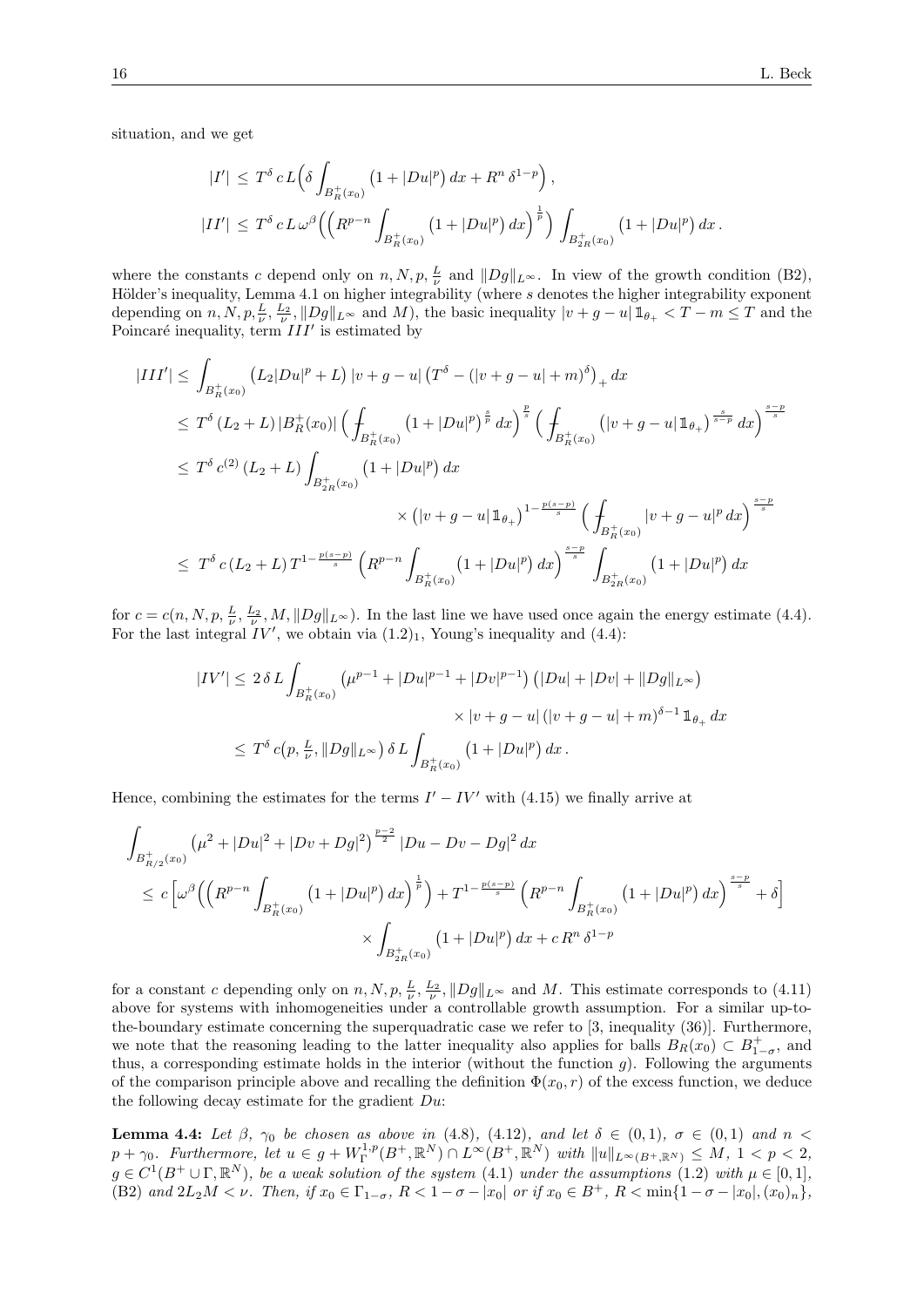there holds

$$
\Phi(x_0, \rho) \le c_{ex}^{(2)} \left[ \left( \frac{\rho}{R} \right)^{\gamma_0} + \omega^{\beta} \left( \left( R^{p-n} \Phi(x_0, R) \right)^{\frac{1}{p}} \right) + T^{1 - \frac{p(s-p)}{s}} \left( R^{p-n} \Phi(x_0, R) \right)^{\frac{s-p}{s}} + \delta \right] \Phi(x_0, R) + c_{ex}^{(2)} R^n \delta^{1-p}
$$
\n(4.16)

for every  $\rho \in (0,R]$ . Here, the constant  $c_{ex}^{(2)}$  depends only on  $n, N, p, \frac{L}{\nu}, \frac{L_2}{\nu}, ||Dg||_{L^{\infty}}$  and M, s is the higher integrability exponent from Lemma 4.1 admitting the same dependencies, and T is a positive number additionally depending on  $\sigma$  and  $\delta$ .

#### 5 Proof of Theorem 1.1

We consider a bounded domain  $\Omega \subset \mathbb{R}^n$ ,  $n \geq 2$ , of class  $C^1$ . This means that for every point  $x_0 \in \partial \Omega$ there exist a radius  $r > 0$  and a  $C^1$ -function  $h : \mathbb{R}^{n-1} \to \mathbb{R}$  such that (up to an isometry)  $\Omega$  is locally represented by  $\Omega \cap B_r(x_0) = \{x \in B_r(x_0) : x_n > h(x_1, \ldots, x_{n-1})\}.$  Thus we can locally straighten the boundary  $\partial\Omega$  by a  $C^1$ -transformation. Via a covering argument, the proof of Theorem 1.1 is hence reduced in a standard way to the proof of a partial regularity result in the model situation of the unit half-ball  $B^+$ . Therefore, it is sufficient to consider a weak solution  $u \in W^{1,p}(B^+, \mathbb{R}^N)$  of the partial Dirichlet-problem (4.1) where  $g \in C^1(B^+ \cup \Gamma, \mathbb{R}^N)$ , where the coefficients  $a : B^+ \times \mathbb{R}^N \times \mathbb{R}^{nN} \to \mathbb{R}^{nN}$ satisfy the assumptions (1.2) and where the inhomogeneity  $b: B^+ \times \mathbb{R}^N \times \mathbb{R}^{nN} \to \mathbb{R}^N$  fulfills one of the following assumptions

- 1.  $b(\cdot, \cdot, \cdot)$  obeys a controllable growth condition (B1),
- 2.  $b(\cdot,\cdot,\cdot)$  obeys a natural growth condition (B2); additionally, we assume  $u \in L^{\infty}(B^+,\mathbb{R}^N)$  with  $||u||_{L^{\infty}(B^+\mathbb{R}^N)} \leq M$  and  $2L_2M < \nu$ .

In order to prove Theorem 1.1 the objective is to find a number  $\delta_2 = \delta_2(n, N, p, \frac{L}{\nu}) > 0$  such that if  $n \in [2, p+2+\delta_2)$ , then there hold

$$
\dim_{\mathcal{H}}\left( (B^+ \cup \Gamma) \setminus \text{Reg}_u(B^+ \cup \Gamma) \right) < n - p \qquad \text{and} \qquad u \in C_{\text{loc}}^{0,\lambda} \left( \text{Reg}_u(B^+ \cup \Gamma), \mathbb{R}^N \right)
$$

for all  $\lambda \in (0, \min\{1 - \frac{n-2-\delta_2}{p}, 1\})$ . Moreover, we shall prove that the singular set  $\text{Sing}_u(B^+ \cup \Gamma)$  of u is contained in

$$
\widetilde{\Sigma} := \left\{ x_0 \in B^+ \cup \Gamma : \liminf_{R \searrow 0} R^{p-n} \int_{B_R(x_0) \cap B^+} \left( 1 + |Du|^p \right) dx > 0 \right\}.
$$

In the sequel we will discuss only the case of natural growth. The result for the controllable growth condition follows completely analogously. We first fix  $\varepsilon$  in dependence of n, N, p and  $\frac{L}{\nu}$  to be the positive number stemming from the application of Gehring's lemma (see Lemma 3.3) if  $n \geq 3$  and  $\varepsilon = 2p(1-\lambda)$ ,  $\lambda \in (0,1)$  arbitrary, if  $n=2$ . We set  $\gamma_0 = \min\{2 + \varepsilon, n\}$  admitting the same dependencies and choose  $\kappa_0$  < 1 according to [20, Chapter III, Lemma 2.1] in dependency of the exponents  $\gamma_0$ ,  $\gamma_0 - \frac{\varepsilon}{2}$  instead of  $\alpha, \beta$  and the constant  $c_{ex}^{(2)}$  in (4.13) instead of A. Furthermore, let s be the higher integrability exponent from Lemma 4.1 depending on  $n, N, p, \frac{L}{\nu}, \frac{L_2}{\nu}, ||Dg||_{L^{\infty}}$  and  $M$ , and  $\beta = \frac{p-1}{p} \frac{s-p}{s}$  as above. Furthermore, we fix  $\sigma \in (0,1)$ , and set  $\delta = \frac{\kappa_0}{4}$ , which in turn fixes a number  $T > 0$  (according to Lemma 4.4) depending on  $n, N, p, \frac{L}{\nu}, \frac{L_2}{\nu}, ||Dg||_{L^{\infty}}, M, \sigma$  and  $\delta$ . Since  $\omega(\cdot)$  is a modulus of continuity, we then find a positive number  $\varsigma$  such that

$$
\omega^{\beta} \left( \zeta^{\frac{1}{p}} \right) \, < \, \frac{\kappa_0}{4} \qquad \text{and} \qquad T^{1 - \frac{p(s-p)}{s}} \, \zeta^{\frac{s-p}{s}} \, < \, \frac{\kappa_0}{4} \, .
$$

We now consider a point  $x_0 \in B_{1-\sigma}^+ \setminus \tilde{\Sigma}$  where the excess quantity  $R^{p-n}\Phi(x_0, R)$  becomes arbitrarily small for  $R \searrow 0$ . Hence there exists a radius  $R_0 > 0$  such that  $B_{R_0}(x_0) \in B_{1-\sigma}$  and

$$
R_0^{p-n} \int_{B_{R_0}^+(x_0)} \left(1 + |Du|^p\right) dx = R_0^{p-n} \Phi(x_0, R_0) < \varsigma.
$$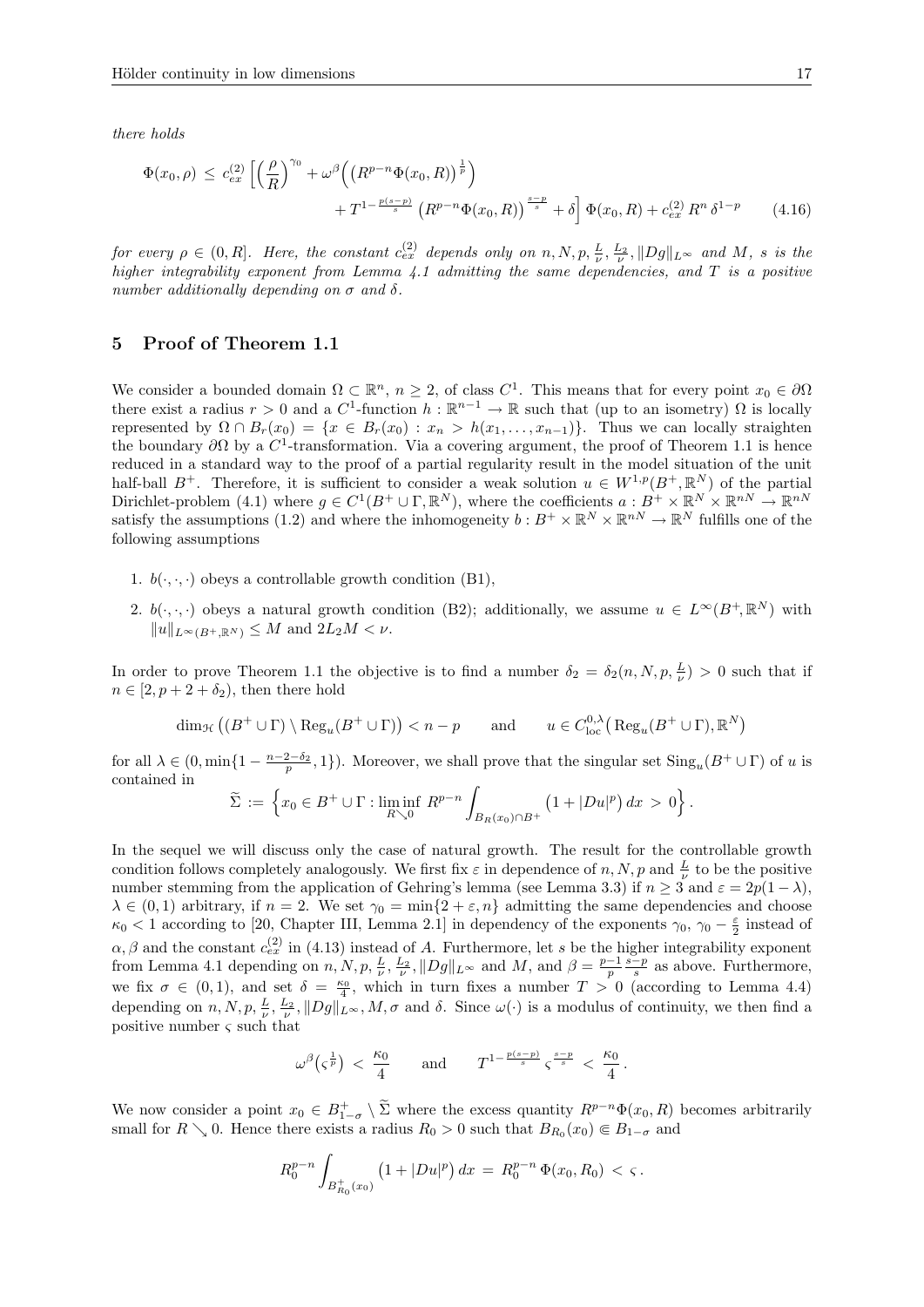Since the function  $z \mapsto R_0^{p-n} \Phi(z, R_0)$  is continuous, there exists a ball  $B_r(x_0)$  such that we have  $B_{R_0}(z) \in B_{1-\sigma}$  for all  $z \in B_r(x_0) \cap (B^+ \cup \Gamma)$  and such that the previous inequality is also satisfied for  $x_0$  replaced by z, i.e., there holds

$$
R_0^{p-n} \Phi(z, R_0) < \varsigma \qquad \text{for all } z \in B_r(x_0) \cap (B^+ \cup \Gamma).
$$

Our next goal is to show that the gradient Du belongs to an appropriate Morrey space on  $B_r(x_0) \cap$  $(B^+ \cup \Gamma)$ . To this aim we will show Morrey-type estimates of the form

$$
\Phi(z,\rho) \le c \left[ \left( \frac{\rho}{R_0} \right)^{\gamma_0 - \varepsilon/2} \Phi(z,R_0) + \rho^{\gamma_0 - \varepsilon/2} \right] \tag{5.1}
$$

for all balls  $B_{\rho}^+(z)$  with centre  $z \in B_r(x_0) \cap (B^+ \cup \Gamma)$ , radius  $\rho \le R_0$ , and a constant c depending only on  $n, N, p, \frac{L}{\nu}, \frac{L_2}{\nu}, M$  and  $||Dg||_{L^{\infty}}$ . For this purpose, we combine the estimates at the boundary and in the interior and need to distinguish several cases:

**Case 1:**  $z \in \Gamma$ ,  $0 < \rho \leq R_0$ : In view of the choices of  $\sigma$ ,  $\delta$ ,  $\kappa$ <sub>0</sub>,  $\varsigma$  and  $R_0$  made above, the boundary version of Lemma 4.4 gives

$$
\Phi(z,\rho) \leq c_{ex}^{(2)} \left[ \left( \frac{\rho}{R_0} \right)^{\gamma_0} + \frac{3\kappa_0}{4} \right] \Phi(x_0, R_0) + 4^{p-1} c_{ex}^{(2)} R_0^n \kappa_0^{1-p}
$$
  

$$
\leq c \left[ \left( \frac{\rho}{R_0} \right)^{\gamma_0} + \frac{3\kappa_0}{4} \right] \Phi(x_0, R_0) + c R_0^{\gamma_0 - \varepsilon/2}
$$

for all  $\rho \le R_0$ , and the constant c has the dependencies stated above. Thus we are in a position to apply [20, Chapter III, Lemma 2.1], an iteration scheme to be able to neglect  $\kappa_0$  by choosing the exponent  $\gamma_0$ slightly smaller, to deduce the claimed inequality  $(5.1)$  for every such centre z.

**Case 2:**  $z \in B^+$ ,  $0 < \rho \le R_0 \le z_n$ : There holds  $B_{R_0}(z) \subset B^+$ , hence we apply the interior version of Lemma 4.4 and inequality (5.1) follows identically to Case 1.

**Case 3:**  $z \in B^+$ ,  $0 < z_n < \rho \le R_0$ : Without loss of generality we may assume  $\rho \le R_0/4$ , otherwise (5.1) is trivially satisfied. Then we have the inclusions

$$
B_{\rho}^{+}(z) \subset B_{2\rho}^{+}(z'') \subset B_{R_{0}/2}^{+}(z'') \subset B_{R_{0}}^{+}(z)
$$

where  $z''$  denotes the projection of z onto  $\mathbb{R}^{n-1} \times \{0\}$ , and the boundary estimate in Case 1 yields the desired inequality

$$
\Phi(z,\rho) \leq \Phi(z'',2\rho) \leq c \left[ \left( \frac{4\rho}{R_0} \right)^{\gamma_0 - \varepsilon/2} \Phi(z'',\frac{1}{2}R_0) + (2\rho)^{\gamma_0 - \varepsilon/2} \right]
$$
  

$$
\leq c \left[ \left( \frac{\rho}{R_0} \right)^{\gamma_0 - \varepsilon/2} \Phi(z,R_0) + \rho^{\gamma_0 - \varepsilon/2} \right]
$$

where we have used the monotonicity of  $\Phi$  with respect to the domain of integration.

**Case 4:**  $z \in B^+$ ,  $0 < \rho \le z_n < R_0$ : Without loss of generality we may assume  $z_n < R_0/4$ , otherwise we apply Case 2 for the inner ball  $B_{R_0/4}(z) \subset B^+$ . We then take advantage of the inclusions

$$
B_{\rho}(z) \subset B_{z_n}(z) \subset B_{2z_n}^+(z'') \subset B_{R_0/2}^+(z'') \subset B_{R_0}^+(z),
$$

the interior estimates in Case 2 and the boundary estimates in Case 1, and we find

$$
\Phi(z,\rho) \leq c \left[ \left( \frac{\rho}{z_n} \right)^{\gamma_0 - \varepsilon/2} \Phi(z, z_n) + \rho^{\gamma_0 - \varepsilon/2} \right]
$$
\n
$$
\leq c \left[ \left( \frac{\rho}{z_n} \right)^{\gamma_0 - \varepsilon/2} \Phi(z'', 2z_n) + \rho^{\gamma_0 - \varepsilon/2} \right]
$$
\n
$$
\leq c \left[ \left( \frac{\rho}{z_n} \right)^{\gamma_0 - \varepsilon/2} c \left[ \left( \frac{4z_n}{R_0} \right)^{\gamma_0 - \varepsilon/2} \Phi(z'', \frac{1}{2}R_0) + (2z_n)^{\gamma_0 - \varepsilon/2} \right] + \rho^{\gamma_0 - \varepsilon/2} \right]
$$
\n
$$
\leq c \left[ \left( \frac{\rho}{R_0} \right)^{\gamma_0 - \varepsilon/2} \Phi(z, R_0) + \rho^{\gamma_0 - \varepsilon/2} \right].
$$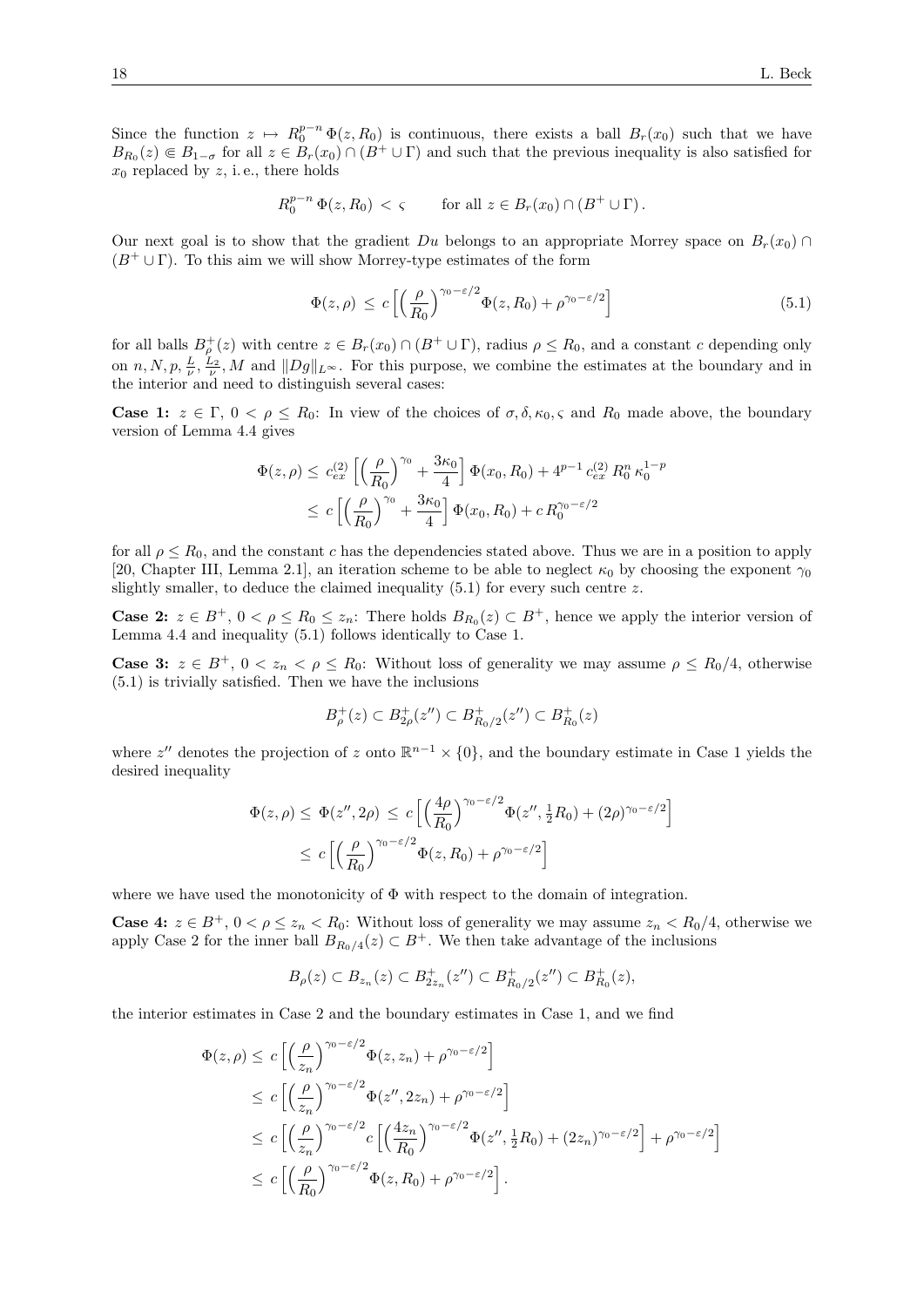Combining the estimates above we see that we have covered all cases required to prove inequality (5.1). Recalling the definition of the excess function  $\Phi$ , this yields

$$
Du \in L^{p,\gamma_0-\varepsilon/2}\big(B_r(x_0)\cap (B^+\cup\Gamma),\mathbb{R}^{nN}\big)\,.
$$

We define  $\delta_2 = \frac{\varepsilon}{2}$  (with exactly the dependencies asserted in the statement of the theorem) and observe that the low-dimensional assumption prescribes

$$
n < p+2+\delta_2 = p+2+\varepsilon/2.
$$

We recall  $\gamma_0 = 2$  if  $n = 2$  and  $\gamma_0 = 2 + \varepsilon$  if  $n > 2$ . As a consequence (taking  $\varepsilon$  smaller if required) we have  $\gamma_0 - \varepsilon/2 \in (n - p, n]$ , and, according to the Campanato-Meyer embedding, see e.g. [27, Theorem 2.2], we arrive at the conclusion that u is Hölder continuous on  $B_r(x_0) \cap (B^+ \cup \Gamma)$ , more precisely, we have

$$
u \in C^{0,\lambda}(B_r(x_0) \cap (B^+ \cup \Gamma), \mathbb{R}^N)
$$
 with  $\lambda = 1 - \frac{n - \gamma_0 + \varepsilon/2}{p}$ 

Using a covering argument and the fact that  $\sigma \in (0,1)$  is chosen arbitrarily, we conclude immediately the desired regularity result. Furthermore, since we have shown higher integrability of Du in Lemma 4.1, we can improve the condition of  $x_0$  being a regular point via

$$
R^{p-n} \int_{B_R^+(x_0)} \left(1 + |Du|^p\right) dx \le c \left(R^{s-n} \int_{B_R^+(x_0)} \left(1 + |Du|^s\right) dx\right)^{\frac{p}{s}}
$$

for  $R$  sufficiently small. As a consequence we get

$$
B^+ \setminus \widetilde{\Sigma} \supseteq \left\{ x_0 \in B^+ \cup \Gamma : \liminf_{R \to 0} R^{s-n} \int_{B_R(x_0) \cap B^+} \left( 1 + |Du|^s \right) dx = 0 \right\}
$$

which, in view of Giusti's measure density result [23, Proposition 2.7] applied with  $\mu(B_R(x_0)) :=$  $\int_{B_R(x_0)\cap B^+}(1+|Du|^s)\,dx$ , proves the assertion on the upper bound for the Hausdorff dimension of the  $\Box$ singular set.

#### References

- [1] E. Acerbi and N. Fusco, Regularity for minimizers of non-quadratic functionals: the case  $1 < p < 2$ , J. Math. Anal. Appl. 140 (1989), 115–135.
- [2] A. Arkhipova, On the Neumann problem for nonlinear elliptic systems with quadratic nonlinearity, St. Petersbg. Math. J. 8 (1997), no. 5, 845–877.
- [3] A. Arkhipova, Partial regularity up to the boundary of weak solutions of elliptic systems with nonlinearity q greater than two, J. Math. Sci. (N. Y.) 115 (2003), 2735–2746.
- [4] L. Beck, Boundary regularity results for weak solutions of subquadratic elliptic systems, Ph.D. thesis, Universität Erlangen-Nürnberg, 2008.
- [5] V. Bögelein and A. Zatorska-Goldstein, *Higher integrability of very weak solutions of systems of p(x)-Laplacean type*, J. Math. Anal. Appl. 336 (2007), no. 1, 480–497.
- [6] S. Campanato, Differentiability of the solutions of nonlinear elliptic systems with natural growth, Ann. Mat. Pura Appl. Ser. 4 131 (1982), 75–106.
- [7] S. Campanato, Hölder continuity and partial Hölder continuity results for  $W^{1,q}$ -solutions of non-linear elliptic systems with controlled growth, Rend. Sem. Mat. Fis. Milano 52 (1982), 435-472.
- [8] S. Campanato, *Hölder continuity of the solutions of some nonlinear elliptic systems*, Adv. Math. 48 (1983), 16–43.
- [9] S. Campanato, A maximum principle for nonlinear elliptic systems: Boundary fundamental estimates, Adv. Math. 66 (1987), 291–317.
- [10] S. Campanato, Elliptic systems with non-linearity q greater or equal to two. Regularity of the solution of the Dirichlet problem, Ann. Mat. Pura Appl. Ser. 4 147 (1987), 117–150.
- [11] M. Carozza, N. Fusco, and G. Mingione, Partial Regularity of Minimizers of Quasiconvex Integrals with Subquadratic Growth, Ann. Mat. Pura Appl. Ser. 4 175 (1998), 141–164.
- [12] F. Colombini, Un teorema di regolarità alla frontiera per soluzioni di sistemi ellittici quasi lineari, Ann. Sc. Norm. Super. Pisa Ser. III 25 (1971), 15–161.
- [13] E. De Giorgi, Un esempio di estremali discontinue per un problema variazionale di tipo ellittico, Boll. Unione Mat. Ital., IV. 1 (1968), 135–137.

.